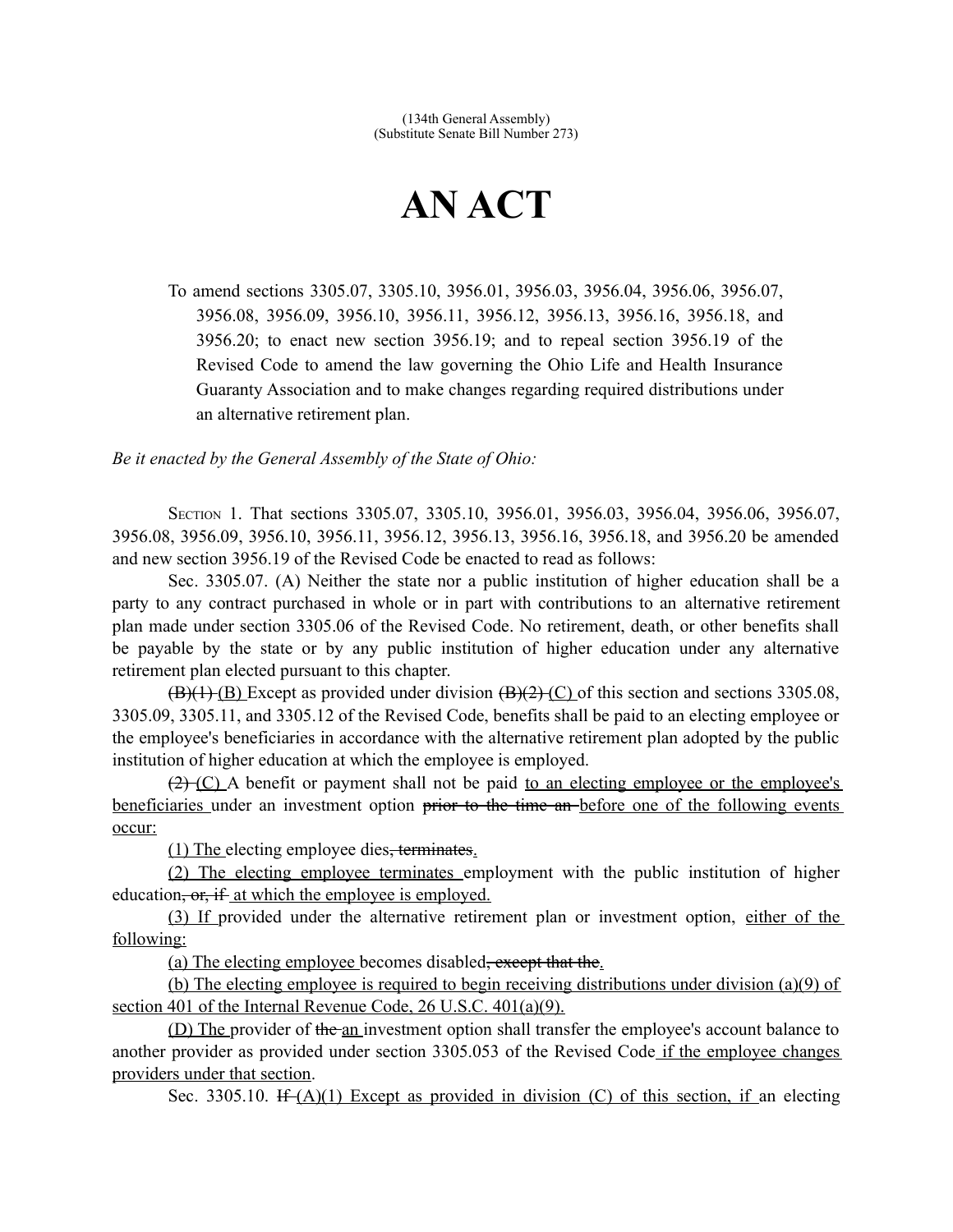employee is married at the time one or more payments are to commence under the retirement plan established under this chapter, the provider that will make the payment shall obtain the consent of the employee's spouse to the form of payment selected by the employee before making any payment.

 $H(f(2))$  Except as provided in division (C) of this section, if an electing employee is married at the time the employee dies, the provider that will make a payment of any amounts that are payable to the employee shall obtain the consent of the employee's spouse to the payment of the amounts before making the payment.

(B) Each provider shall establish requirements for consent under division (A) of this section that are the same as the requirements specified in division (a)(2) of section 417 of the "Internal Revenue Code," 26 U.S.C.A. 417(a)(2), as amended.

(C)(1) Consent may be waived if the spouse cannot be located or for any other reason specified in the regulations adopted under that division  $(a)(2)$  of section 417 of the Internal Revenue Code, 26 U.S.C. 417(a)(2).

(2) A provider is not required to obtain the consent of an electing employee's spouse before making any payment that the provider is required to make in accordance with division (a)(9) of section 401 of the Internal Revenue Code, 26 U.S.C. 401(a)(9).

(D) Consent or waiver under this section is effective only with regard to the spouse who is the subject of the consent or waiver.

Sec. 3956.01. As used in this chapter:

(A) "Account" means either of the two accounts created under section 3956.06 of the Revised Code.

(B) "Authorized assessment," or "authorized," in the context of assessments, means a resolution by the board of directors has been passed whereby an assessment will be called immediately or in the future from member insurers for a specified amount. An assessment is authorized when the resolution is passed.

(C) "Called assessment," or "called," in the context of assessments, means that a notice has been issued by the association to member insurers requiring that an authorized assessment be paid within the time frame set forth in the notice. An authorized assessment becomes a called assessment when notice is mailed, including by electronic means, by the association to member insurers.

(D) "Contractual obligation" means any obligation under a policy, contract, or certificate under a group policy or contract, or portion of the policy or contract, for which coverage is provided under section 3956.04 of the Revised Code.

 $(\overline{C})$  (E) "Covered policy or contract" means any policy, contract, or group certificate within the scope of section 3956.04 of the Revised Code.

(D) (F) "Health benefit plan" means any hospital or medical expense policy or certificate, or health insuring corporation subscriber policy, contract, certificate, or agreement, or any other similar health or sickness and accident insurance policy or contract. "Health benefit plan" does not include:

(1) Accident only insurance;

(2) Credit insurance;

(3) Dental only insurance;

(4) Vision only insurance;

(5) Medicare supplement insurance;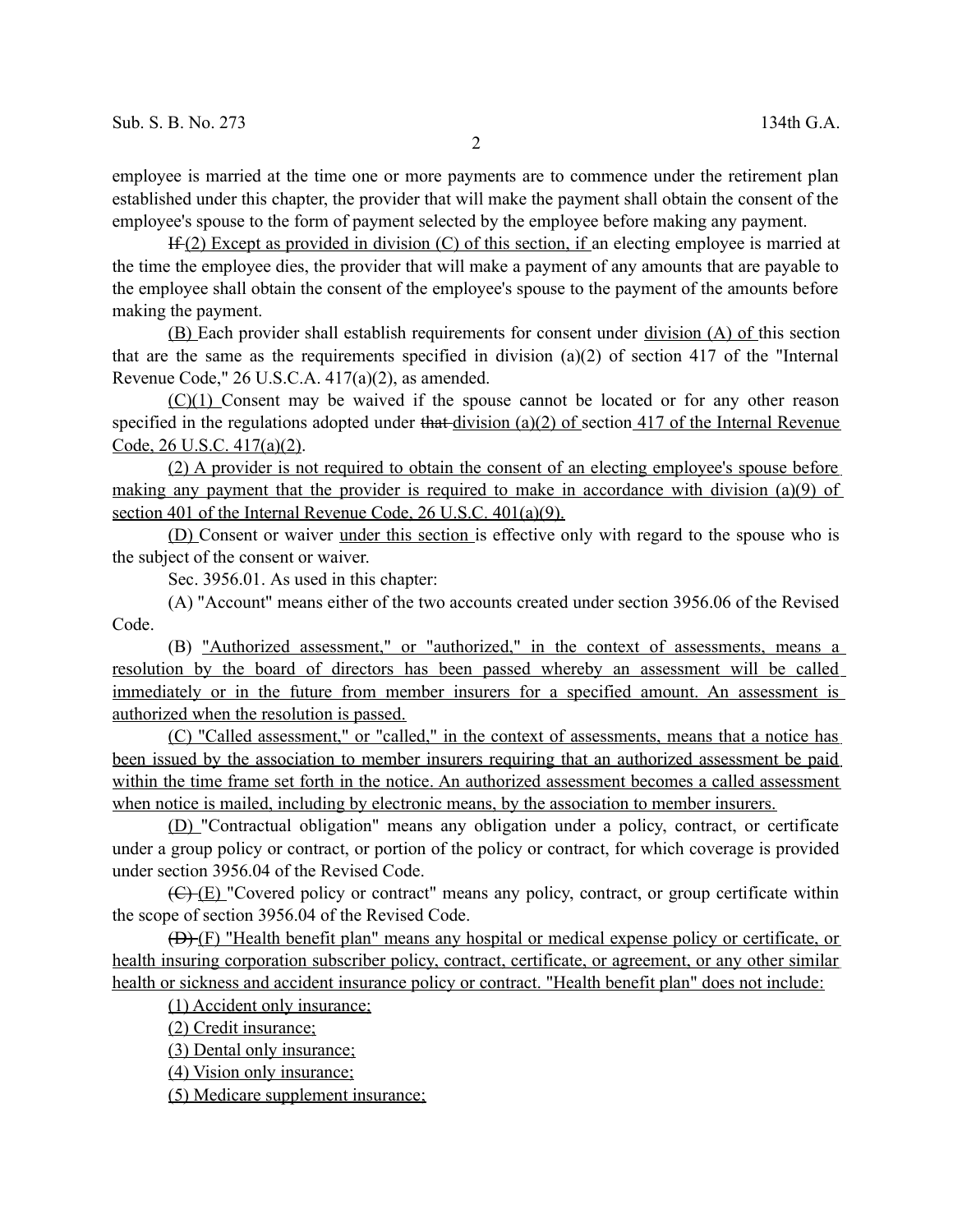(6) Benefits for long-term care, home health care, community-based care, or any combination thereof;

(7) Disability income insurance;

(8) Coverage for on-site medical clinics;

(9) Specified disease, hospital confinement indemnity, or limited benefit health insurance if the types of coverage do not provide coordination of benefits and are provided under separate policies or certificates.

(G) "Impaired insurer" means a member insurer that, after November 20, 1989, is not an insolvent insurer and is placed under an order of rehabilitation or conservation by a court of competent jurisdiction.

 $(E)$  (H) "Insolvent insurer" means a member insurer that, after November 20, 1989, is placed under an order of liquidation by a court of competent jurisdiction with a finding of insolvency.

 $(F)(1)$  "Member insurer" means any insurer or health insuring corporation that holds a certificate of authority or is licensed to transact in this state any kind of insurance or health insuring corporation business for which coverage is provided under section 3956.04 of the Revised Code, and includes any insurer or health insuring corporation whose certificate of authority or license in this state may have been suspended, revoked, not renewed, or voluntarily withdrawn after November 20, 1989.

(2) "Member insurer" does not include any of the following:

(a) A health insuring corporation;

(b) A fraternal benefit society;

 $(e)$  (b) A self-insurance or joint self-insurance pool or plan of the state or any political subdivision of the state;

 $(d)$  (c) A mutual protective association;

 $(e)(d)$  An insurance exchange;

(f) (e) Any person who qualifies as a "member insurer" under section 3955.01 of the Revised Code and who does not receive premiums on covered policies or contracts;

(g) (f) Any entity similar to any of those described in divisions  $(F)(2)(a)$  (I)(2)(a) to  $(F)(e)$  of this section.

(3) "Member insurer" includes any insurer or health insuring corporation that operates any of the entities described in division  $(F)(2)$  (I)(2) of this section as a line of business, and not as a separate, affiliated legal entity, and otherwise qualifies as a member insurer.

(G) (J) "Owner of a policy or contract," "policyholder," "policy owner," "contract owner," and "contract holder" mean the person who is identified as the legal owner under the terms of the policy or contract or who is otherwise vested with legal title to the policy or contract through a valid assignment completed in accordance with the terms of the policy or contract and properly recorded as the owner on the books of the member insurer. "Owner of a policy or contract," "policyholder," "policy owner," "contract owner," and "contract holder" do not include persons with a mere beneficial interest in a policy or contract.

(K) "Premiums" means amounts received on covered policies or contracts, less premiums, considerations, and deposits returned on the policies or contracts, and less dividends and experience credits on the policies and contracts. "Premiums" does not include either any of the following:

3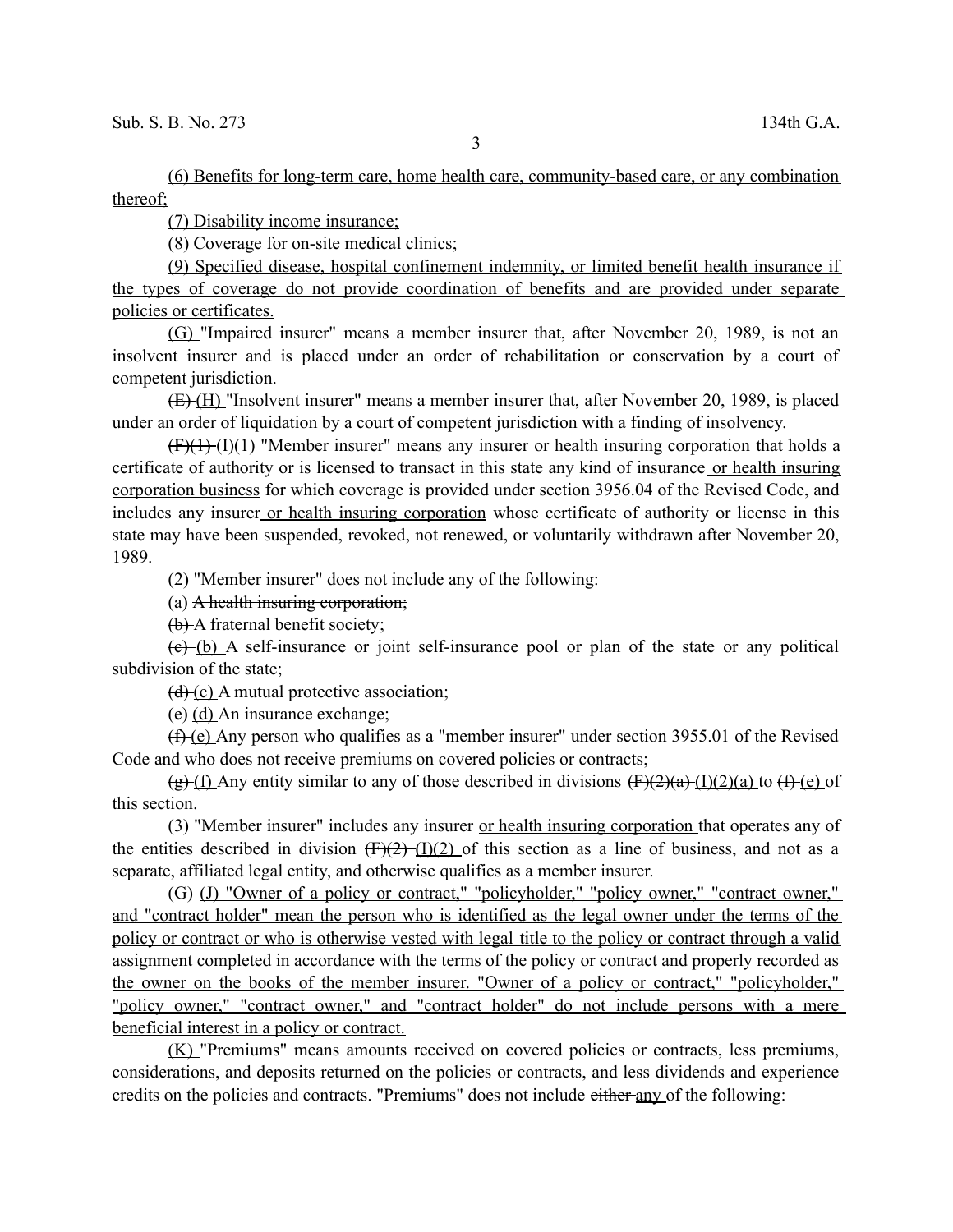(1) Any amounts in excess of one five million dollars received on any unallocated annuity contract not issued under a governmental retirement plan established under Section 401, 403(b), or 457 of the "Internal Revenue Code of 1986," 100 Stat. 2085, 26 U.S.C.A. 1, as amended;

(2) Any amounts received for any policies or contracts or for the portions of any policies or contracts for which coverage is not provided under section 3956.04 of the Revised Code. Division (G)(2) of this section shall not be construed to require the exclusion, from assessable premiums, of premiums paid for coverages in excess, except that assessable premium shall not be reduced on account of the division  $(C)(2)(c)$  of section 3956.04 of the Revised Code relating to interest limitations specified in division (B)(2)(c) of section 3956.04 of the Revised Code or of premiums paid for coverages in excess of the limitations with respect to any one individual, any one participant, or any one contract holder specified in division (C)(2) of section 3956.04 of the Revised Codeor division (D)(2) of section 3956.04 of the Revised Code relating to limitations with respect to one individual, one participant, and one policy or contract owner;

(3) With respect to multiple nongroup policies of life insurance owned by one owner, whether the policy or contract owner is an individual, firm, corporation, or other person, and whether the persons insured are officers, managers, employees, or other persons, premiums in excess of five million dollars with respect to these policies or contracts, regardless of the number of policies or contracts held by the owner.

 $(H)$  ( $L$ ) "Resident" means any person who resides in this state at the time a member insurer is determined to be an impaired or insolvent insurer and to whom a contractual obligation is owed. A person may be a resident of only one state, which, in the case of a person other than a natural person, shall be its principal place of business. Citizens of the United States who are either residents of a foreign country or residents of a United States possession, territory, or protectorate that does not have an association similar to the association created by this chapter shall be considered residents of the state of domicile of the insurer that issued the policy or contract.

(I) (M) "Structured settlement annuity" means an annuity purchased in order to fund periodic payments for a plaintiff or other claimant in payment for or with respect to personal injury suffered by the plaintiff or other claimant.

 $(H)$  (N) "Subaccount" means any of the three subaccounts created under division (A) of section 3956.06 of the Revised Code.

(K) (O) "Supplemental contract" means any agreement entered into for the distribution of policy or contract proceeds.

 $(L)$  (P) "Unallocated annuity contract" means any annuity contract or group annuity certificate that is not issued to and owned by an individual, except to the extent of any annuity benefits guaranteed to an individual by an insurer under that contract or certificate.

Sec. 3956.03. The purpose of this chapter is to protect, subject to certain limitations, the persons specified in division (A) of section 3956.04 of the Revised Code against failure in the performance of contractual obligations under life and, health insurance policies, and annuity policies, plans, or contracts specified in division  $(B)(C)$  of section 3956.04 of the Revised Code, due to the impairment or insolvency of the member insurer that issued the policies, plans, or contracts. To provide this protection, the Ohio life and health insurance guaranty association, an association of member insurers, is created to pay benefits and to continue coverages, as limited in this chapter.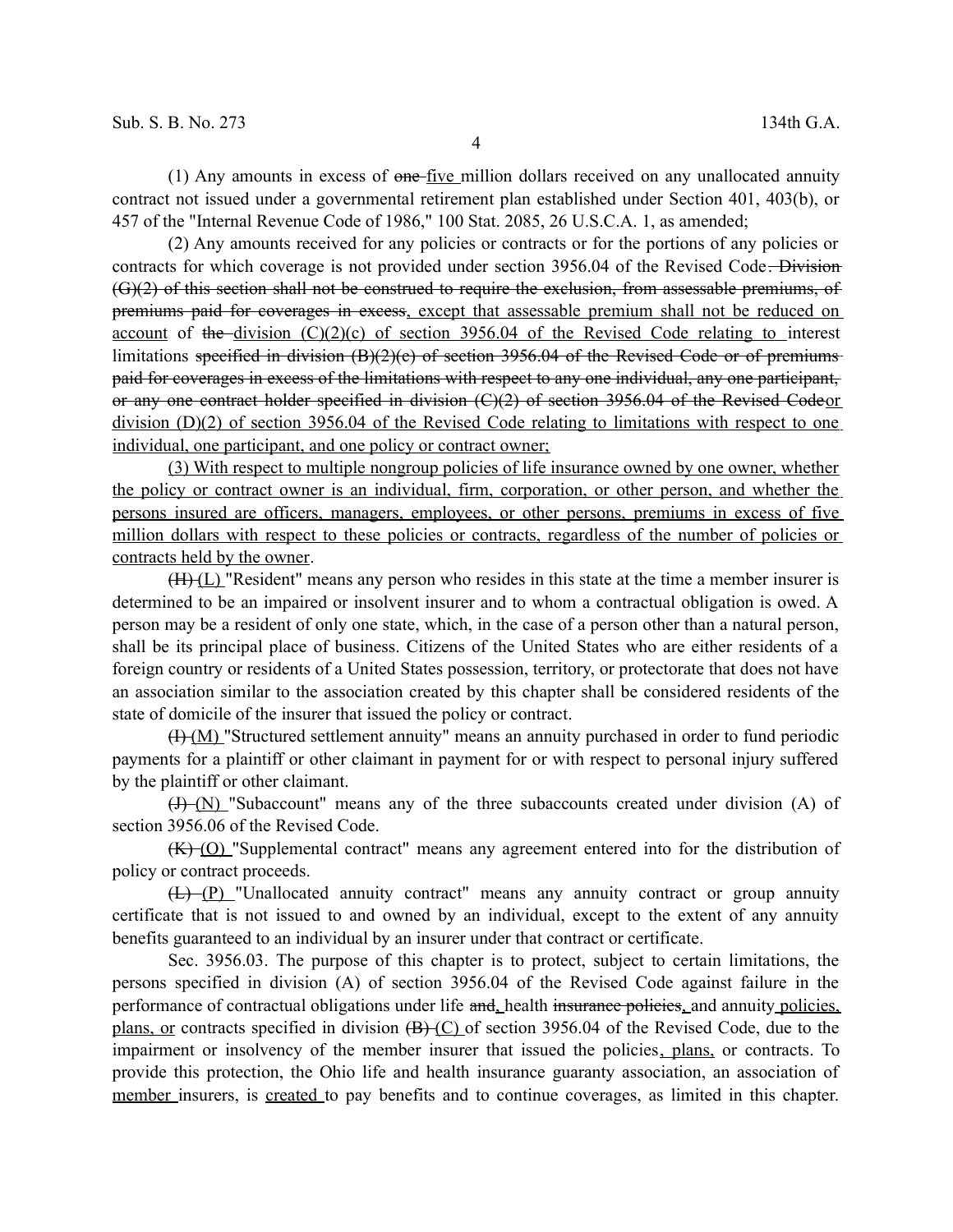5

Members of the association are subject to assessment to provide funds to carry out the purpose of this chapter.

Sec. 3956.04. (A) This chapter provides coverage, by the Ohio life and health insurance guaranty association, for the policies and contracts specified in division  $(B)$  (C) of this section to all of the following persons:

(1) Persons, regardless of where they reside, except for nonresident certificate holders or enrollees under group policies or contracts, who are the beneficiaries, assignees, or payees, including health care providers rendering services covered under health insurance policies or certificates, of the persons covered under division  $(A)(2)$  of this section<del>, regardless of where they reside, except for</del> nonresident certificate holders under group policies or contracts;

(2) Persons who are owners of or certificate holders or enrollees under the policies or contracts other than structured settlement annuities, or, in the case of and unallocated annuity contracts, the persons who are the contract holders, if either of the following applies:

(a) The persons are residents of this state;

(b) The persons are not residents of this state and all of the following conditions apply:

(i) The insurers member insurer that issued the policies or contracts are is domiciled in this state;.

(ii) At the time the policies or contracts were issued, The persons are not eligible for coverage by an association in any other state due to the fact that the insurers insurer or health insuring corporation did not hold a license or certificate of authority in the states in which the persons reside; at the time specified in the state's guaranty association laws.

(iii) The states have associations similar to the association created by section 3956.06 of the Revised Code;

(iv) The persons are not eligible for coverage by those associations.

(3) Persons who are the owners of unallocated annuity contracts specified in division (C) of this section when those contracts meet either of the following criteria:

(a) The contracts are issued to or in connection with a specific benefit plan whose plan sponsor has its principal place of business in this state.

(b) The contracts are issued to or in connection with government lotteries if the owners are residents of this state.

(4) Persons who are payees, or the beneficiary of a payee if the payee is deceased, under a structured settlement annuity if the payee is a resident of this state, regardless of where the contract owner resides;

 $(4)$  (5) Persons who are payees, or the beneficiary of a payee if the payee is deceased, under a structured settlement annuity if the payee is not a resident of this state, but both of the following are true:

(a) The contract owner of the structured settlement annuity is a resident of this state or, if the contract owner of the structured settlement annuity is not a resident of this state, the insurer that issued the structured settlement annuity is domiciled in this state and the state in which the contract owner resides has an association similar to the association created by this chapter.

(b) The payee, the beneficiary, and the contract owner are not eligible for coverage by the association of the state in which the payee or contract owner resides.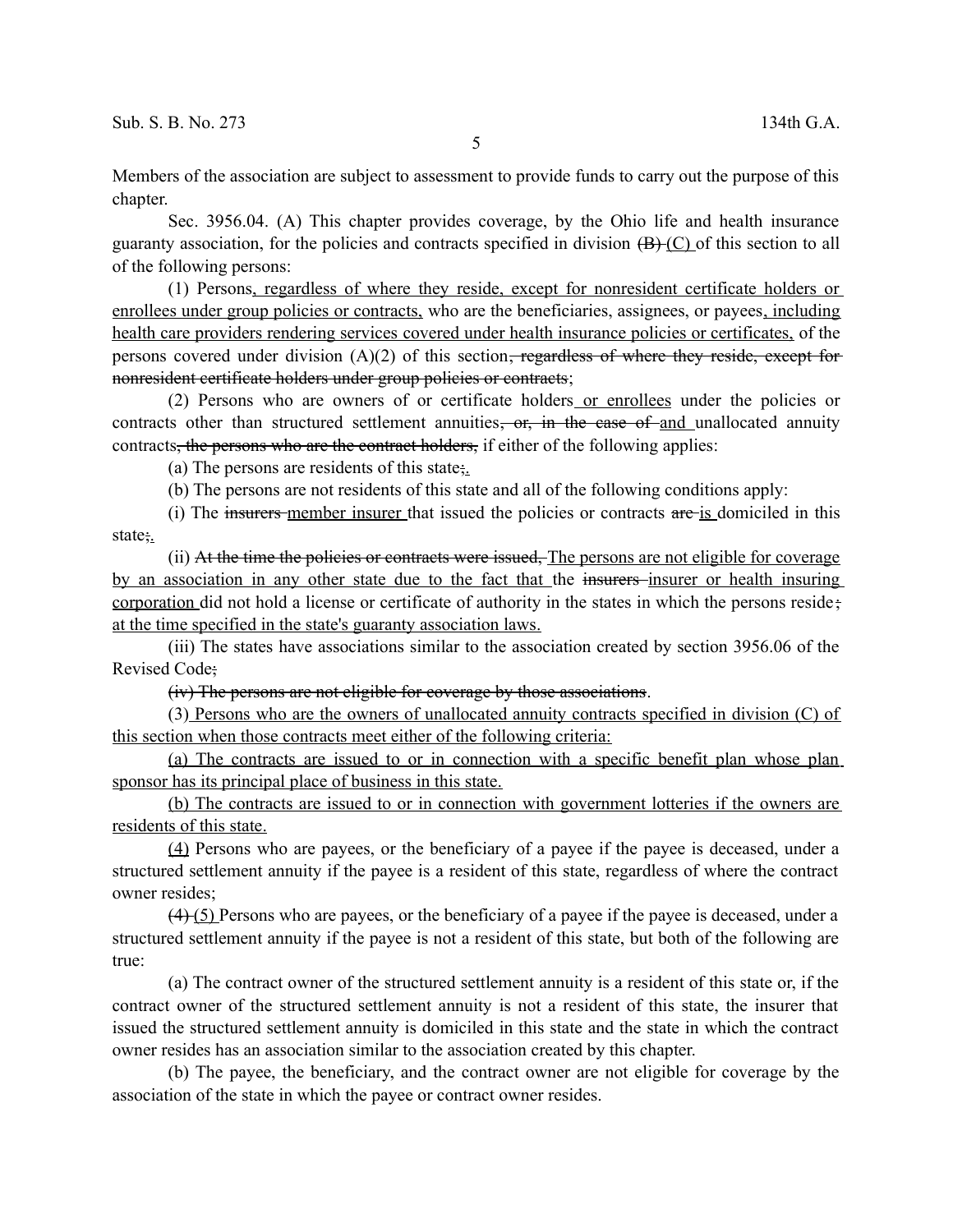(5) Persons who are payees or beneficiaries of a contract owner resident of this state to the extent coverage is provided under division (A)(4) of this section, unless the payee or beneficiary is afforded any coverage by the association of another state.

This chapter is intended to provide coverage to a person who is a resident of this state and, in special circumstances, to a nonresident. To avoid duplicate coverage, if a person who would otherwise receive coverage under this chapter receives coverage under the laws of another state, the person shall not be provided coverage under this chapter. In determining the application of the provisions of this chapter in situations in which a person could be covered by the association of more than one state, whether as an owner, payee, enrollee, beneficiary, or assignee, this chapter shall be construed in conjunction with other state laws to result in coverage by only one association.

 $(B)(1)$  (B) This chapter shall not provide coverage to any of the following:

(1) A person who is a payee, or beneficiary, of a contract owner resident of this state, if the payee or beneficiary is afforded any coverage by the association of another state;

(2) A person covered under division  $(A)(3)$  of this section, if any coverage is provided by the association of another state to the person;

(3) A person who acquires rights to receive payments through a structured settlement factoring transaction as defined in 26 U.S.C. 5891(c)(3)(A), regardless of whether the transaction occurred before or after such section became effective.

 $(C)(1)$  This chapter provides coverage to the persons specified in division (A) of this section for direct, nongroup life insurance, health insurance, which for the purposes of this chapter includes sickness and accident insurance policies and contracts, and health insuring corporation subscriber policies, contracts, certificates, and agreements, or annuity policies or contractsannuities, for certificates under direct group policies and contracts, for supplemental contracts to any of the preceding, and for unallocated annuity contracts, in each case issued by member insurers, except as otherwise limited in this chapter. Annuity contracts and certificates under group annuity contracts include, but are not limited to, guaranteed investment contracts, deposit administration contracts, unallocated funding agreements, allocated funding agreements, structured settlement annuities, annuities issued to or in connection with government lotteries, and any immediate or deferred annuity contracts.

(2) This Except as provided in division  $(C)(3)$  of this section, this chapter does not provide coverage for any of the following:

(a) Any portion of a policy or contract not guaranteed by the member insurer, or under which the risk is borne by the policy or contract holder;

(b) Any policy or contract of reinsurance, unless assumption certificates have been issued pursuant to the reinsurance policy or contract;

(c) Any portion of a policy or contract to the extent that the rate of interest on which it is based, or the interest rate, crediting rate, or similar factor determined by use of an index or other external reference stated in the policy or contract employed in calculating returns or changes in value:

(i) Averaged over the period of four years prior to the date on which the association becomes obligated with respect to the policy or contract or if the policy or contract has been issued for a lesser period averaged over that period, exceeds the rate of interest determined by subtracting two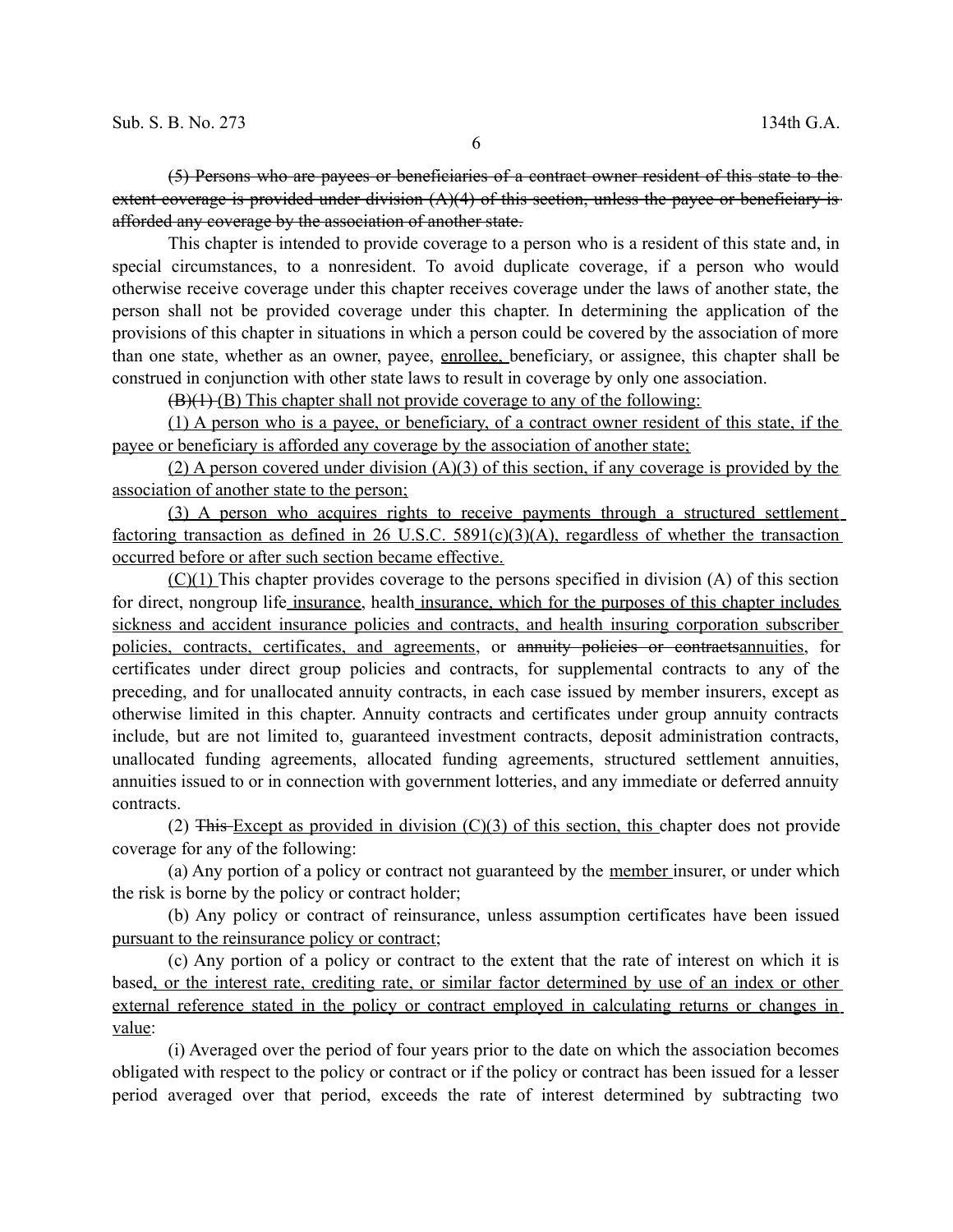percentage points from the monthly average-corporates as published by Moody's investors service, inc., or any successor to that service, averaged for the same period;

(ii) On and after the date on which the association becomes obligated with respect to the policy or contract, exceeds the rate of interest determined by subtracting three percentage points from the monthly average-corporates as published by Moody's investors service, inc., or any successor to that service, as most recently available.

If the monthly average-corporates is no longer published, the superintendent, by rule, shall establish a substantially similar average.

(d) Any plan or program of an employer, association, or similar entity to provide life, health, or annuity benefits to its employees or members to the extent that the plan or program is self-funded or uninsured, including but not limited to benefits payable by an employer, association, or similar entity under any of the following:

(i) A multiple employer welfare arrangement as defined in section 3(40) of the "Employee Retirement Income Security Act of 1974," 88 Stat. 833, 29 U.S.C.A. 1002(40), as amended;

(ii) A minimum premium group insurance plan;

(iii) A stop-loss group insurance plan;

(iv) An administrative services only contract.

(e) Any portion of a policy or contract to the extent that it provides dividends, voting rights, or experience rating credits, or provides that any fees or allowances be paid to any person, including the policy or contract holder, in connection with the service to or administration of the policy or contract;

(f) Any policy or contract issued in this state by a member insurer at a time when it was not licensed or did not have a certificate of authority to issue the policy or contract in this state;

(g) Any unallocated annuity contract issued to an employee benefit plan protected under the federal pension benefit guaranty corporation, regardless of whether the federal pension benefit guaranty corporation has yet become liable to make any payments with respect to the benefit plan;

(h) Any portion of any unallocated annuity contract that is not issued to or in connection with a governmental lottery or a benefit plan of a specific employee, union, or association of natural persons;

(i) Any policy or contract issued to or for the benefit of a past or present director or officer within one year of the filing of the successful complaint that the insurer was impaired or insolventAny portion of a policy or contract to the extent that the assessments required by section 3956.09 of the Revised Code with respect to the policy or contract are preempted by federal or state law;

(j) Any policy or contract issued by any entity described in division  $(F)(2)$  of section 3956.01 of the Revised CodeAny obligation that does not arise under the express written terms of the policy or contract issued by the member insurer to the enrollee, certificate holder, contract owner, or policy owner, including all of the following:

(i) Claims based on marketing materials;

 (ii) Claims based on side letters, riders, or other documents that were issued by the member insurer without meeting applicable policy or contract form filing or approval requirements;

(iii) Misrepresentations of or regarding policy or contract benefits;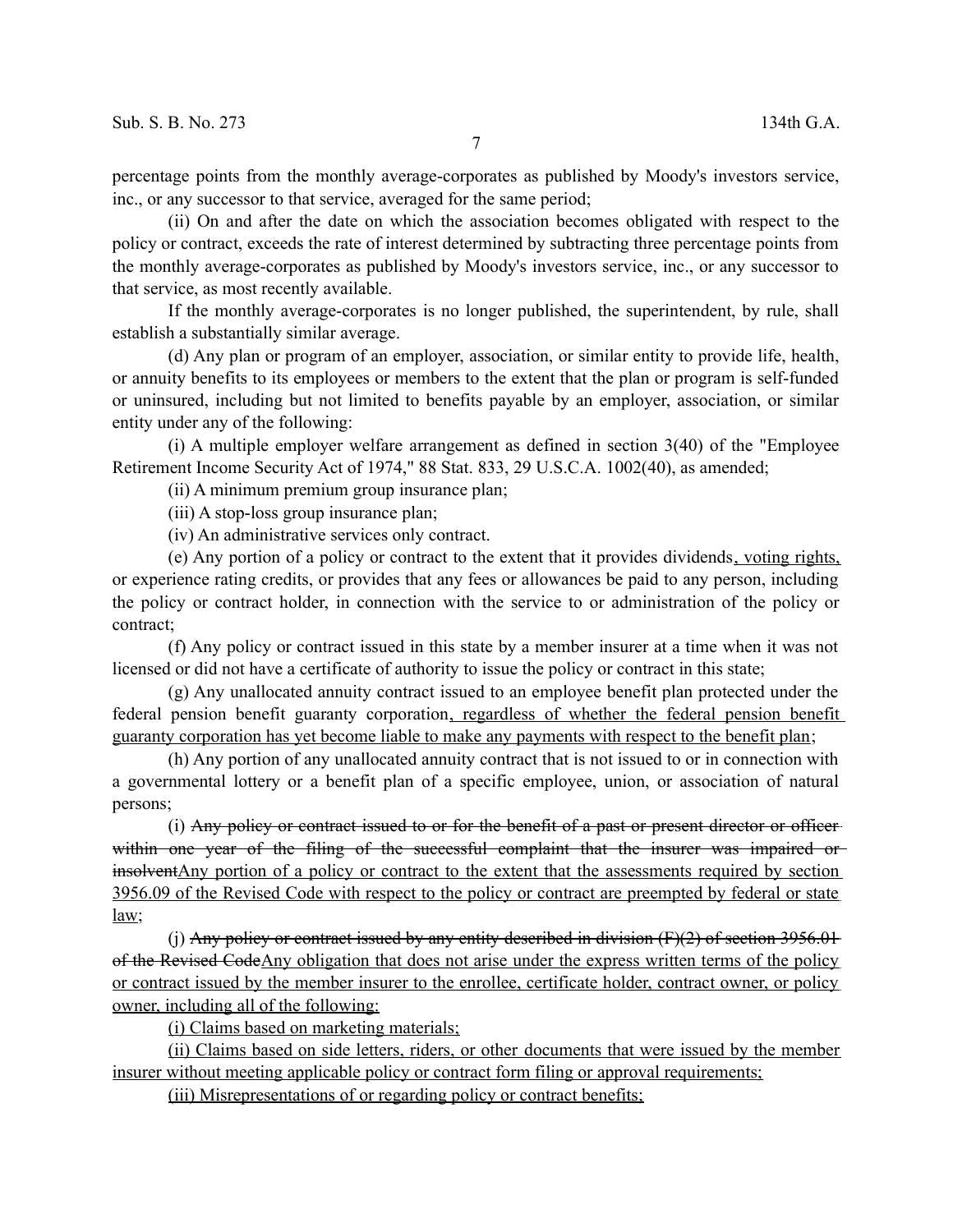(iv) Extra-contractual claims;

(v) A claim for penalties or consequential or incidental damages.

 $(k)$  Any policy or contract issued by a member insurer if the member insurer is carrying on as a line of business, and not as a separate legal entity, the activities of any entity described in division (F)(2) of section 3956.01 of the Revised Code, and the policy or contract is issued as a product of those activities A contractual agreement that establishes the member insurer's obligations to provide a book value accounting guaranty for defined contribution benefit plan participants by reference to a portfolio of assets that is owned by the benefit plan or its trustee, which in each case is not an affiliate of the member insurer;

(l) Any policy or contract providing hospital, medical, prescription drug, or other health care benefits pursuant to 42 U.S.C. Chapter 7, Title XVIII, Parts C and D or 42 U.S.C. Chapter 7, Title XIX and any corresponding regulations;

(m) Structured settlement annuity benefits to which a payee or the beneficiary of a payee, if the payee is deceased, has transferred his or her rights in a structured settlement factoring transaction as defined in 26 U.S.C.  $5891(c)(3)(A)$ , regardless of whether the transaction occurred before or after such section became effective;

(n)(i) A portion of a policy or contract to the extent it provides for interest or other changes in value to be determined by the use of an index or other external reference stated in the policy or contract, but which have not been credited to the policy or contract, or as to which the policy or contract owner's rights are subject to forfeiture, as of the date the member insurer becomes an impaired or insolvent insurer under this chapter, whichever is earlier.

(ii) If a policy's or contract's interest or changes in value are credited less frequently than annually, then for purposes of determining the values that have been credited and are not subject to forfeiture under division  $(C)(2)(n)$  of this section, the interest or change in value determined by using the procedures defined in the policy or contract will be credited as if the contractual date of crediting interest or changing values was the date of impairment or insolvency, whichever is earlier, and will not be subject to forfeiture.

(3) The exclusion from coverage referenced in division  $(C)(2)(c)$  of this section shall not apply to any portion of a policy or contract, including a rider, that provides long-term care or any other health insurance benefits.

 $(E)(D)$  The benefits for which the association may become liable shall not exceed the lesser of either of the following:

(1) The contractual obligations for which the member insurer is liable or would have been liable if it were not an impaired or insolvent insurer;

(2)(a) With respect to any one life, regardless of the number of policies or contracts:

(i) Three hundred thousand dollars in for life insurance death benefits, but not more than one hundred thousand dollars in net cash surrender and net cash withdrawal values for life insurance;

(ii) One hundred thousand dollars in for health insurance benefits other than basic hospital, medical, and surgical insurance, major medical insurance, health benefit plan coverage, disability income insurance, or long-term care insurance, including any net cash surrender and net cash withdrawal values;

(iii) Three hundred thousand dollars in for disability income insurance;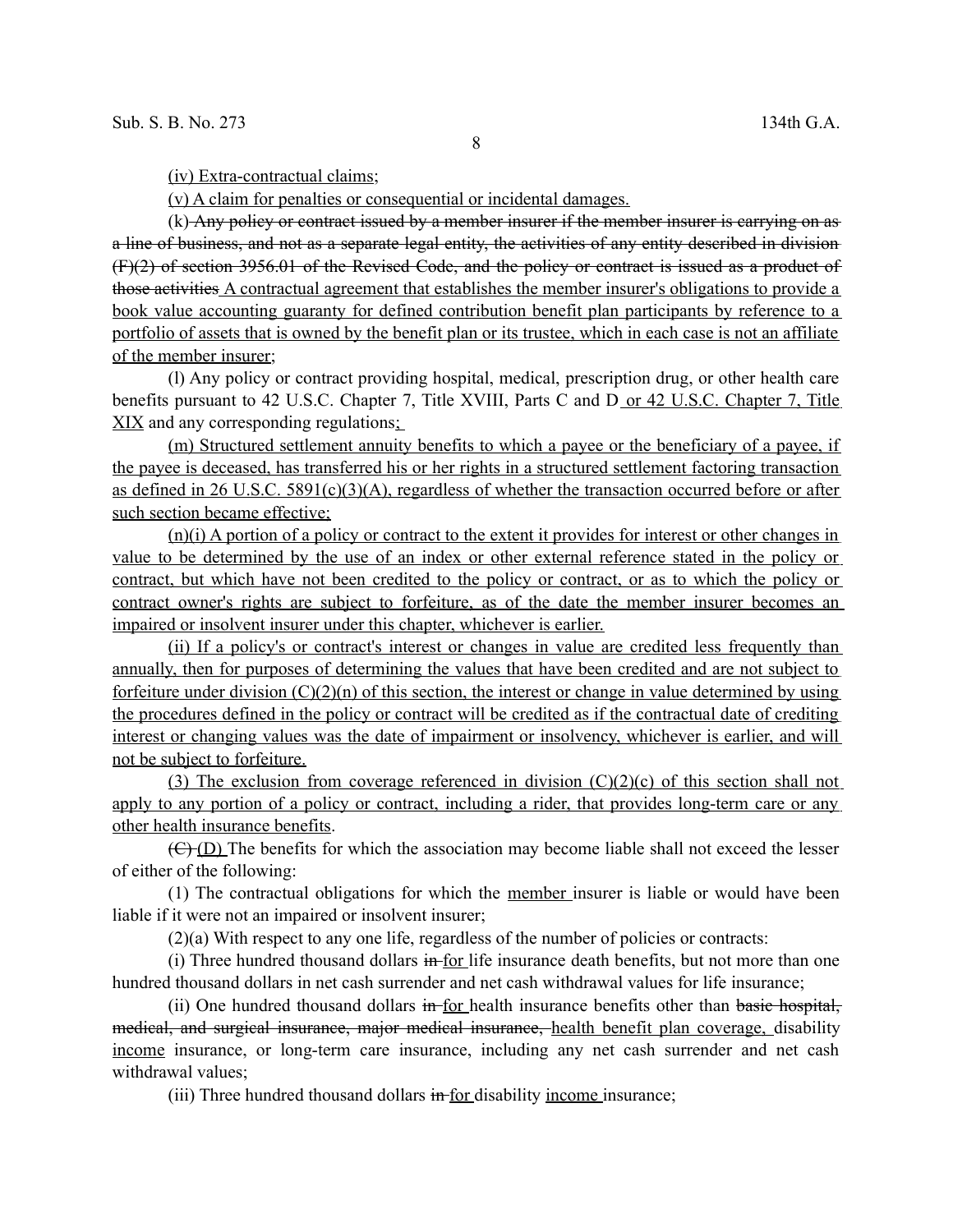$(iv)$  Three hundred thousand dollars  $\frac{1}{2}$  for long-term care insurance;

(v) Five hundred thousand dollars in basic hospital, medical, and surgical insurance or major medical insurancefor health benefit plan coverage;

(vi) Two hundred fifty thousand dollars  $\frac{1}{2}$  for the present value of annuity benefits, including net cash surrender and net cash withdrawal values.

(b) With respect to each individual participating in a governmental retirement plan established under section 401, 403(b), or 457 of the "Internal Revenue Code of 1986," 100 Stat. 2085, 26 U.S.C.A. 1, as amended, and covered by an unallocated annuity contract, or the beneficiaries of each such individual if deceased, in the aggregate, two hundred fifty thousand dollars in present value annuity benefits, including net cash surrender and net cash withdrawal values.

The association is not liable to expend more than three hundred thousand dollars in the aggregate with respect to any one individual under divisions  $\left(\frac{C}{2}(a)(D)(2)(a), (b), \text{ and } (d)\right)$  of this section combined, except with respect to benefits for basic hospital, medical, and surgical insurance and major medical insurance health benefit plan coverage under division  $(\mathcal{C})(2)(a)(v)$  (of  $\mathcal{C}$ )(2)(a)(v) of this section, in which case the aggregate liability of the association shall not exceed five hundred thousand dollars with respect to any one individual.

(c) With respect to any one contract holder, covered by any unallocated annuity contract not included in division  $(\text{C})(2)(\text{b})$  (D)(2)(b) of this section, one five million dollars in benefits, irrespective of the number of those contracts held by that contract holder.

(d) With respect to each payee of a structured settlement annuity, or the beneficiary or beneficiaries of the payee if the payee is deceased, two hundred fifty thousand dollars in present value of annuity benefits, in the aggregate, including net cash surrender and net cash withdrawal values, if any;

(e)(i) The limitations set forth in this division are limitations on the benefits for which the association is obligated before taking into account either its subrogation and assignment rights or the extent to which those benefits could be provided out of the assets of the impaired or insolvent insurer attributable to covered policies.

(ii) The costs of the association's obligations under this chapter may be met by the use of assets attributable to covered policies or reimbursed to the association pursuant to its subrogation and assignment rights.

 $(\bigoplus)(E)$  The liability of the association is limited strictly by the express terms of the policies or contracts and by this chapter, and is not affected by the contents of any brochures, illustrations, advertisements in the print or electronic media, or other advertising material used in connection with the sale of the policies or contracts, or by oral statements made by agents or other sales representatives in connection with the sale of the policies or contracts. The association is not liable for extra-contractual damages, punitive damages, attorney's fees, or interest other than as provided for by the terms of the policies or contracts as limited by this chapter, that might be awarded by any court or governmental agency in connection with the policies or contracts.

 $(E)(F)$  The protection provided by this chapter does not apply where any guaranty protection is provided to residents of this state by the laws of the domiciliary state or jurisdiction of the impaired or insolvent insurer other than this state.

(G) For purposes of this chapter, benefits provided by a long-term care rider to a life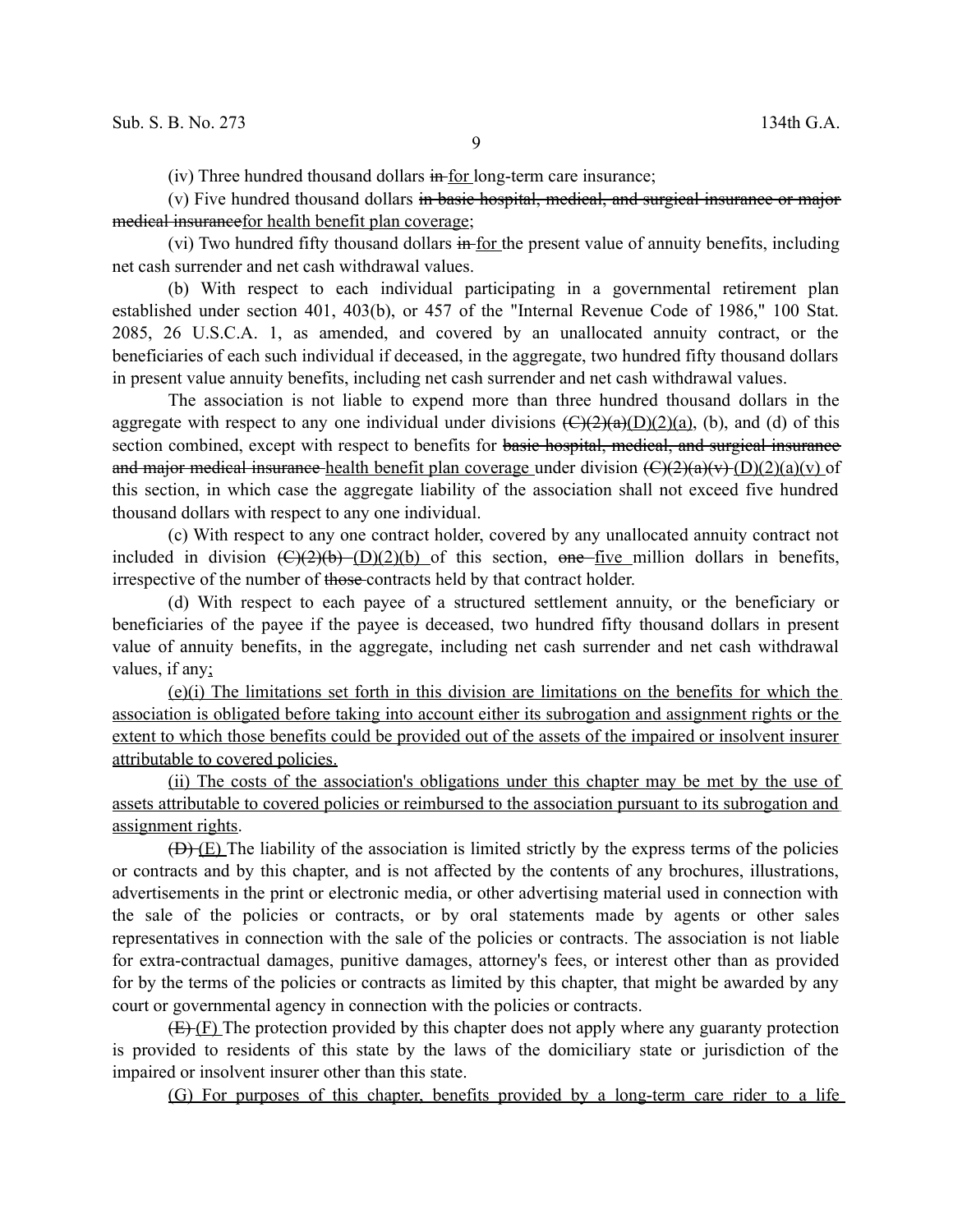insurance policy or annuity contract shall be considered the same type of benefits as the base life insurance policy or annuity contract to which it relates.

(H) In performing its obligations to provide coverage under section 3956.08 of the Revised Code, the association shall not be required to guarantee, assume, reinsure, reissue, or perform, or cause to be guaranteed, assumed, reinsured, reissued, or performed, the contractual obligations of the insolvent or impaired insurer under a covered policy that do not materially affect the economic values or economic benefits of the covered policy.

Sec. 3956.06. (A) There is hereby created an unincorporated nonprofit association to be known as the Ohio life and health insurance guaranty association. All member insurers shall be and remain members of the association as a condition of their license or authority to transact the business of insurance or health insuring corporation business in this state. The association shall perform its functions under the plan of operation established and approved under section 3956.10 of the Revised Code and shall exercise its powers through a board of directors established under section 3956.07 of the Revised Code. For purposes of administration and assessment, the association shall maintain the following two accounts:

(1) The life insurance and annuity account that includes the following subaccounts:

(a) Life insurance subaccount;

(b) Annuity subaccount;

(c) Unallocated annuity subaccount that also includes all annuity contracts meeting the requirements of section 403(b) of the "Internal Revenue Code of 1986," 100 Stat. 2085, 26 U.S.C.A. 1, as amended.

(2) The health insurance account.

(B) The association is subject to the supervision of the superintendent of insurance and to the applicable insurance laws of this state.

Sec. 3956.07. (A) The board of directors of the Ohio life and health insurance guaranty association shall consist of not less than nine nor more than eleven member insurers serving terms as established in the plan of operation. A majority of the members of the board shall be representatives of member insurers domiciled in this state. Three of the members of the board shall be representatives of the three member insurers that are consolidated corporations as defined in division (A)(1) of section 3923.39 of the Revised Code and that write the largest premium volumes of health insurance in this state, three of the members of the board shall be representatives of domestic life insurers, and three of the members of the board shall be representatives of foreign member insurers. The members of the board shall be selected by member insurers, subject to the approval of the superintendent of insurance. Vacancies on the board shall be filled for the remaining period of the term by a majority vote of the remaining board members, subject to the approval of the superintendent. To select the initial board of directors and initially organize the association, the superintendent shall give notice to all member insurers of the time and place of the organizational meeting. In determining voting rights at the organizational meeting, each member insurer shall be entitled to one vote in person or by proxy. If the board of directors is not selected within sixty days after notice of the organizational meeting, the superintendent may appoint the initial members.

(B) In approving selections or in appointing members to the board, the superintendent shall consider, among other things, whether all member insurers are fairly represented.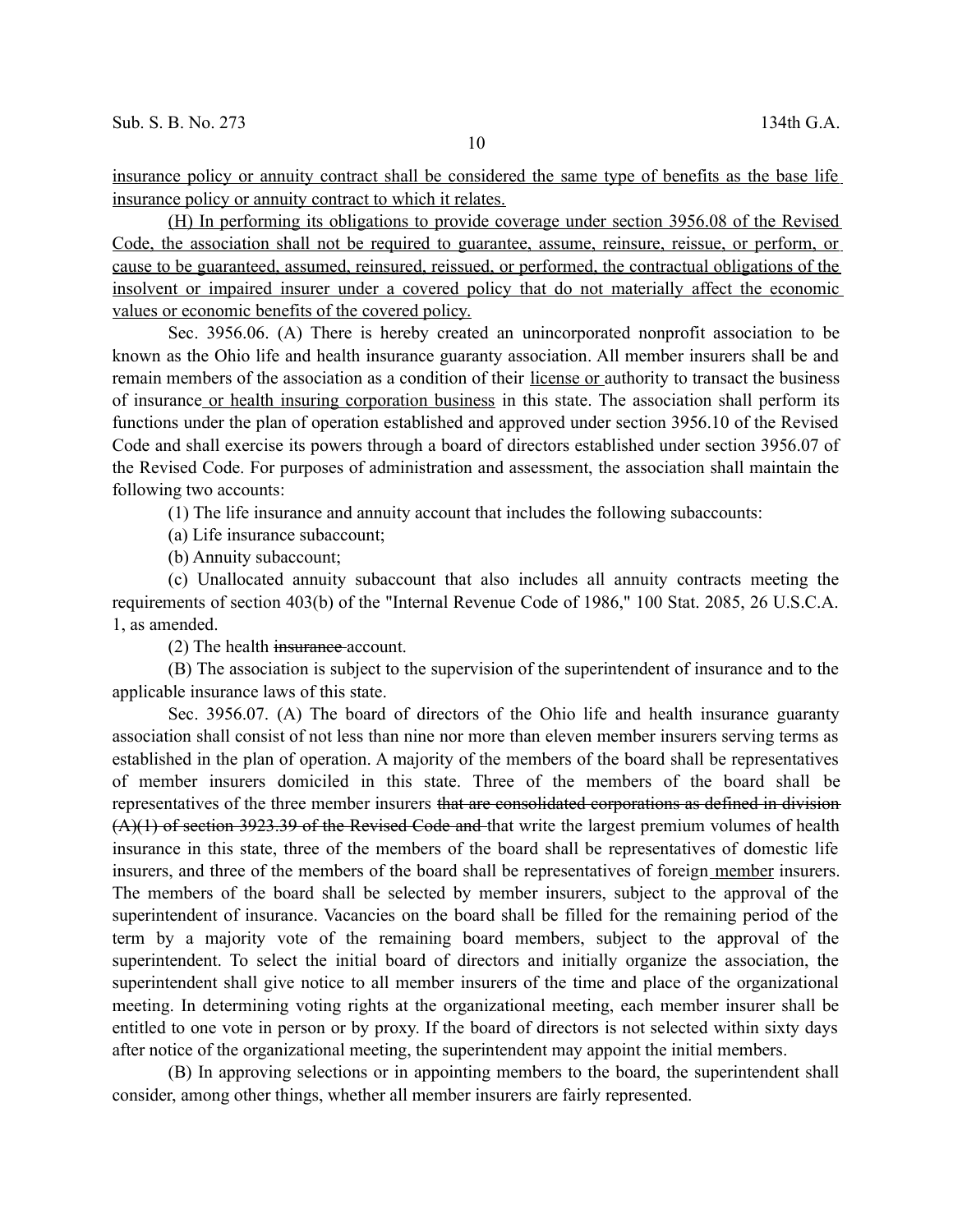(C) Members of the board may be reimbursed from the assets of the association for reasonable expenses incurred by them as members of the board of directors, but members of the board shall not otherwise be compensated by the association for their services.

Sec. 3956.08. (A)(1) Subject to any conditions imposed as provided in division (A)(2) of this section, the Ohio life and health insurance guaranty association may do either of the following with respect to an impaired domestic member insurer:

(a) Guarantee, assume, reissue, or reinsure, or cause to be guaranteed, assumed, reissued, or reinsured, any or all of the policies or contracts of the impaired insurer;

(b) Provide the moneys, pledges, notes, guarantees, or other means that are proper to effectuate division  $(A)(1)(a)$  of this section and assure payment of the contractual obligations of the impaired insurer pending action under division  $(A)(1)(a)$  of this section.

(2) The association may impose conditions upon any action it takes under division  $(A)(1)$  of this section if all-both of the following apply:

(a) The condition does not impair the contractual obligations of the impaired insurer;

(b) The superintendent of insurance approves the condition;

(c) Except in cases of court-ordered conservation or rehabilitation, the impaired insurer approves the condition.

(B)(1) If a member insurer is an impaired foreign or alien insurer that is not paying claims timely, the association, subject to the conditions specified in division  $(B)(2)$  of this section, shall do either of the following:

(a) Take any of the actions specified in division  $(A)(1)$  of this section, subject to the conditions specified in division  $(A)(2)$  of this section;

(b) Provide substitute benefits in lieu of the contractual obligations of the impaired insurer solely for all of the following:

(i) Death benefits and health claims in accordance with division (D) of this section;

(ii) Periodic annuity benefit payments;

(iii) Supplemental benefits;

(iv) Cash withdrawals for policy or contract owners who petition therefor under claims of emergency or hardship in accordance with standards proposed by the association and approved by the superintendent.

(2) The association is subject to the requirements of division  $(B)(1)$  of this section only if all of the following apply to a foreign or alien insurer:

(a) The laws of its state of domicile provide that, until all payments of or on account of the impaired insurer's contractual obligations by all guaranty associations, along with all expenses and interest, at a rate not less than that allowed under 96 Stat. 2478, 28 U.S.C.A. 1961, on all such payments and expenses, shall have been repaid to the guaranty associations or a plan of repayment by the impaired insurer shall have been approved by the guaranty associations, all of the following apply:

(i) The delinquency proceeding shall not be dismissed.

(ii) Neither the impaired insurer nor its assets shall be returned to the control of its shareholders or private management.

(iii) The impaired insurer shall not be permitted to solicit or accept new business or have any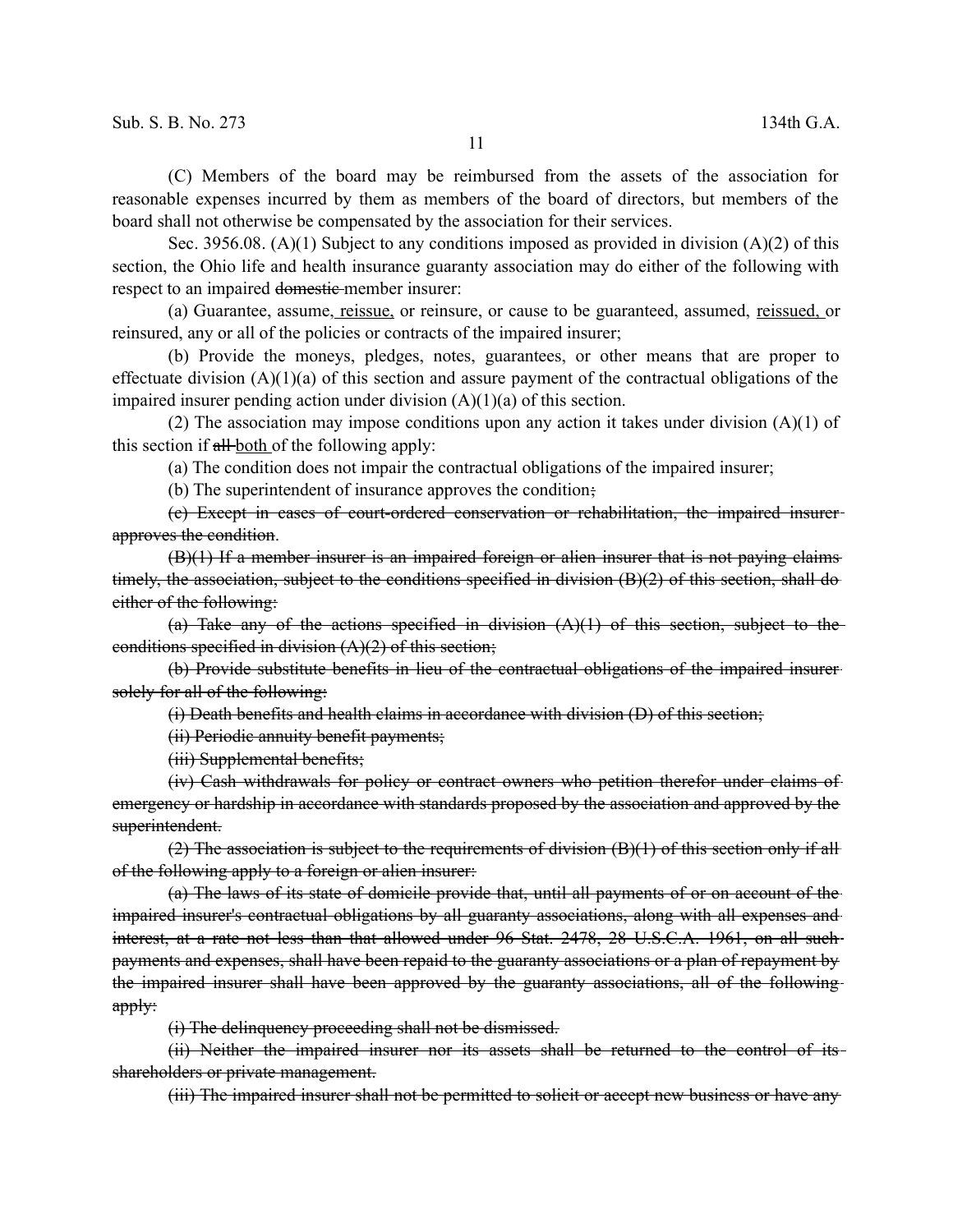suspended or revoked license restored.

(b) The impaired insurer has been prohibited from soliciting or accepting new business in this state, its license or certificate of authority has been suspended or revoked in this state, and a petition for rehabilitation or liquidation has been filed in a court of competent jurisdiction in its state of domicile by the commissioner of insurance of that state.

 $(E)(B)$  If a member insurer is an insolvent insurer, the association shall, at its discretion, do either of the following:

(1) Guarantee, assume, reissue, or reinsure, or cause to be guaranteed, assumed, reissued, or reinsured, the covered policies or contracts of the insolvent insurer or assure payment of the contractual obligations of the insolvent insurer, and provide the moneys, pledges, guarantees, or other means that are reasonably necessary to discharge such duties;

(2) With respect only to life and health insurance policies, provide Provide benefits and coverages in accordance with division  $(D)(C)$  of this section.

 $(D)$  (C) When proceeding under division  $(B)(1)(b)$  or  $(C)(2)$  (B)(2) of this section, the association, with respect to life and health insurance policies and contracts, shall do all of the following:

(1) Assure payment of benefits for premiums identical to the premiums and benefits, except for terms of conversion and renewability, that would have been payable under the policies or contracts of the insolvent insurer, for claims incurred within the following time limits:

(a) With respect to group policies or contracts, not later than the earlier of the next renewal date under such policies or contracts or forty-five days, but in no event less than thirty days, after the date on which the association becomes obligated with respect to such policies and contracts;

(b) With respect to individual policies and contracts, not later than the earlier of the next renewal date, if any, under such policies or contracts or one year, but in no event less than thirty days, from the date on which the association becomes obligated with respect to such policies or contracts;

(2) Make diligent efforts to provide all known insureds, enrollees, annuitants, or group policyholders policy or contract owners with respect to group policies and contracts thirty days' notice of the termination of the benefits provided;

(3) With respect to individual policies and contracts, make available to each known insured, annuitant, enrollee, or owner if other than the insured or annuitant, and with respect to an individual formerly insured an insured, annuitant, or enrollee under a group policy or contract who is not eligible for replacement group coverage, make available substitute coverage on an individual basis in accordance with the provisions of division  $(\frac{D}{4}(\frac{C}{4})$  of this section, if such insureds, annuitants, or enrollees had a right under law or the terminated policy or contract to convert coverage to individual coverage or to continue an individual policy or contract in force until a specified age or for a specified time, during which the insurer or health insuring corporation had no right unilaterally to make changes in any provision of the policy, annuity, or contract or had a right only to make changes in premium by class.

(4)(a) In providing the substitute coverage required under division  $(\overrightarrow{D})(3)$  (C)(3) of this section, the association may offer either to reissue the terminated coverage or to issue an alternative policy or contract at actuarially justified rates.

(b) Alternative or reissued policies or contracts shall be offered without requiring evidence of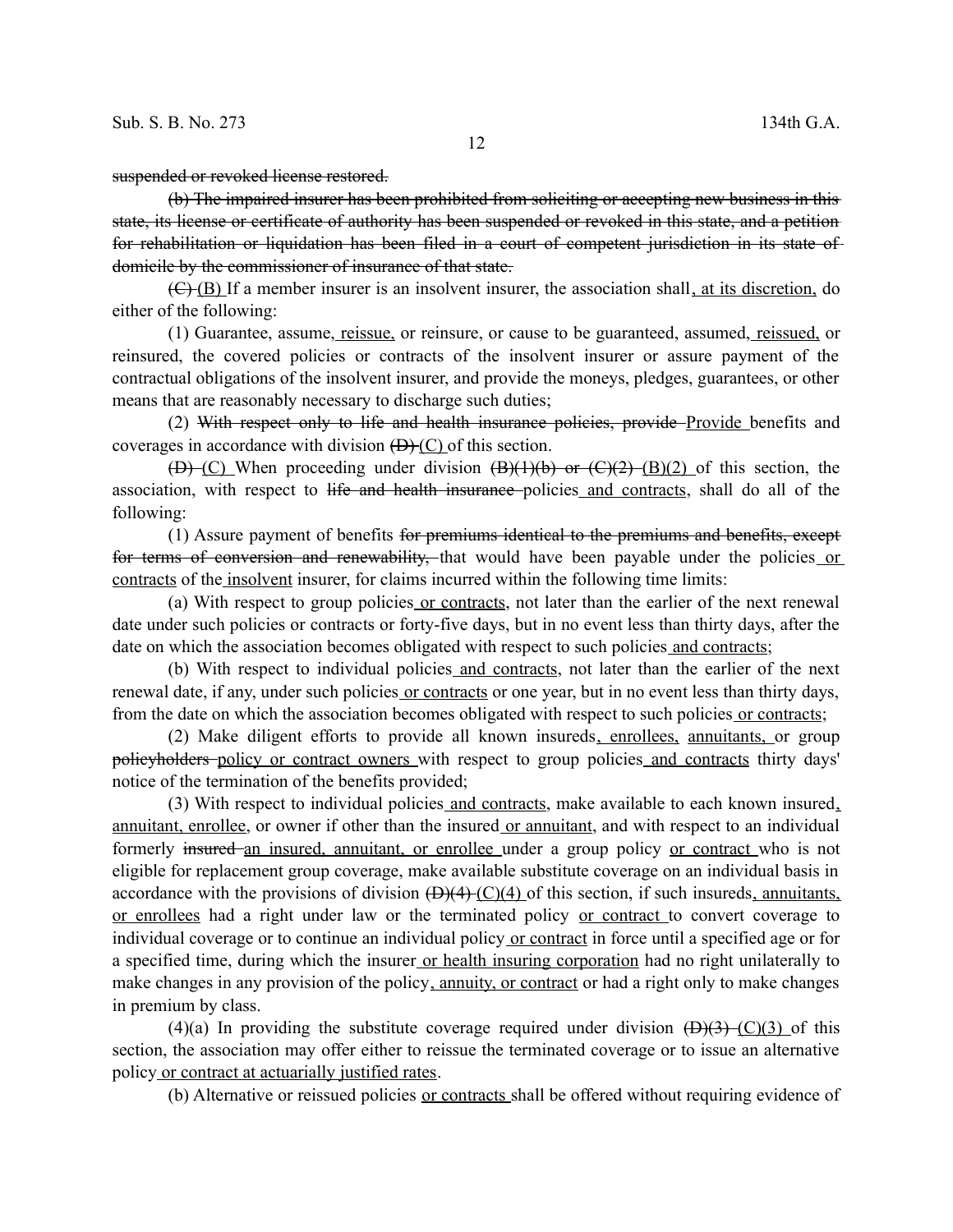insurability, and shall not provide for any waiting period or exclusion that would not have applied under the terminated policy or contract.

(c) The association may reinsure any alternative or reissued policy or contract.

(5)(a) Alternative policies or contracts adopted by the association shall be subject to the approval of the superintendent. The association may adopt alternative policies or contracts of various types for future issuance without regard to any particular impairment or insolvency.

(b) Alternative policies or contracts shall contain at least the minimum statutory provisions required in this state and provide benefits that are not unreasonable in relation to the premium charged. The association shall set the premium in accordance with the table of rates which it shall adopt. The premium shall reflect the amount of insurance or coverage to be provided and the age and class of risk of each insured or enrollee, but shall not reflect any changes in the health of the insured or enrollee after the original policy or contract was last underwritten.

(c) Any alternative policy or contract issued by the association shall provide coverage of a type similar to that of the policy or contract issued by the impaired or insolvent insurer, as determined by the association.

(6) If the association elects to reissue terminated coverage at a premium rate different from that charged under the terminated policy or contract, the premium shall be actuarially justified and set by the association in accordance with the amount of insurance or coverage provided and the age and class of risk, subject to approval of the superintendent or a court of competent jurisdiction.

(7) The obligations of the association with respect to coverage under any policy or contract of the impaired or insolvent insurer or under any reissued or alternative policy or contract shall cease on the date the coverage or policy or contract is replaced by another similar policy or contract by the policyholder policy or contract owner, the insured, the enrollee, or the association.

 $(E)$  (D) When proceeding under divisions  $(B)(1)(b)$  or  $(C)$  division  $(B)$  of this section with respect to any policy or contract carrying guaranteed minimum interest rates, the association shall assure the payment or crediting of a rate of interest consistent with division  $(\overline{B})(2)(e)$  (C)(2)(c) of section 3956.04 of the Revised Code.

(F) (E) Nonpayment of premiums within thirty-one days after the date required under the terms of any guaranteed, assumed, alternative, or reissued policy or contract or substitute coverage shall terminate the obligations of the association under the policy, contract, or coverage under this chapter with respect to the policy, contract, or coverage, except with respect to any claims incurred or any net cash surrender value that may be due in accordance with this chapter.

(G) (F) Premiums due for coverage after entry of an order of liquidation of an insolvent insurer shall belong to, and be payable at the direction of, the association, and the association is liable for unearned premiums due to policy or contract owners arising after the entry of the order.

 $(H<sup>+</sup>)$  (G) In carrying out its duties under divisions-division (B) and (C) of this section, the association, subject to approval by the court, may do the following:

(1) Impose permanent policy or contract liens in connection with any guarantee, assumption, or reinsurance agreement, if the association finds that the amounts that can be assessed under this chapter are less than the amounts needed to assure full and prompt performance of the association's duties under this chapter, or that the economic or financial conditions as they affect member insurers are sufficiently adverse to render the imposition of such permanent policy or contract liens to be in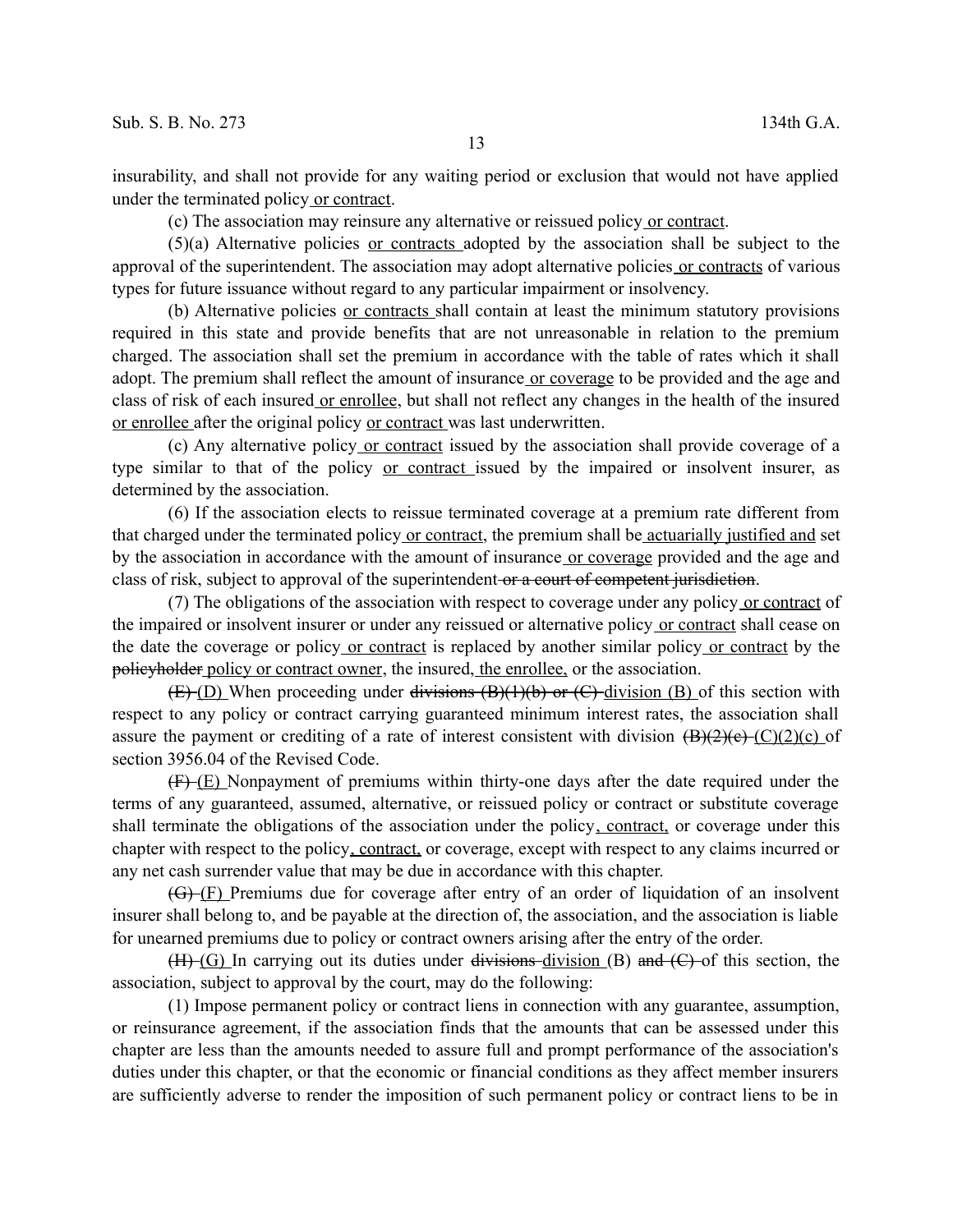$(2)(2)(a)$  Impose temporary moratoriums or liens on payments of cash values and policy loans, or any other right to withdraw funds held in conjunction with policies or contracts, in addition to any contractual provisions for deferral of cash or policy loan value;

(b) In addition, in the event of a temporary moratorium or moratorium charge imposed by the receivership court on payment of cash values or policy loans, or on any other right to withdraw funds held in conjunction with policies or contracts, out of the assets of the impaired or insolvent insurer, the association may defer the payment of cash values, policy loans, or other rights by the association for the period of the moratorium or moratorium charge imposed by the receivership court, except for claims covered by the association to be paid in accordance with a hardship procedure established by the liquidator or rehabilitator and approved by the receivership court.

 $(H)$  (H) If the association fails to act as provided in divisions  $(B)(1)(b)$ ,  $(C)$ , and  $(D)$  (B) and (C) of this section within a reasonable time, the superintendent shall have the powers and duties of the association under this chapter with respect to impaired or insolvent insurers.

 $(+)$  (I) The association may render assistance and advice to the superintendent, upon his the superintendent's request, concerning any member insurer that is insolvent, impaired, or potentially impaired, or concerning the rehabilitation, payment of claims, continuance of coverage, or the performance of other contractual obligations of any impaired or insolvent insurer.

 $(K)-J$ ) The association, and any similar associations of other states, may appear or intervene before any court in this state with jurisdiction over an impaired or insolvent insurer for which the association is or may become obligated under this chapter, or over a third party against whom the association or associations have or may have rights through subrogation of the member insurer's policy or contract holders. The right to appear or intervene extends to all matters germane to the powers and duties of the association, including, but not limited to, proposals for reinsuring, reissuing, modifying, or guaranteeing the covered policies or contracts of the impaired or insolvent insurer and the determination of the covered policies or contracts and contractual obligations. The association also has the right to appear or intervene before a court or agency in another state with jurisdiction over an impaired or insolvent insurer for which the association is or may become obligated or with jurisdiction over a third party any person or property against whom the association may have rights through subrogation of the insurer's policy or contract holdersor otherwise.

 $(\pm)(1)$  (K)(1) Any person receiving benefits under this chapter is deemed to have assigned the rights under, and any causes of action relating to, the covered policy or contract to the association to the extent of the benefits received as a result of this chapter, whether the benefits are payments of or on account of contractual obligations, continuation of coverage, or provision of substitute or alternative policies, contracts, or coverages. The association may require an assignment to it of such rights and causes of action by any enrollee, payee, policy or contract holder, beneficiary, insured, or annuitant as a condition precedent to the receipt of any rights or benefits conferred by this chapter upon such person.

(2) The subrogation rights of the association under this division have the same priority against the assets of the impaired or insolvent insurer as that possessed by the person entitled to receive benefits under this chapter.

(3) In addition to divisions  $(\frac{L}{(1)}(\frac{K}{1})$  and (2) of this section, the association has all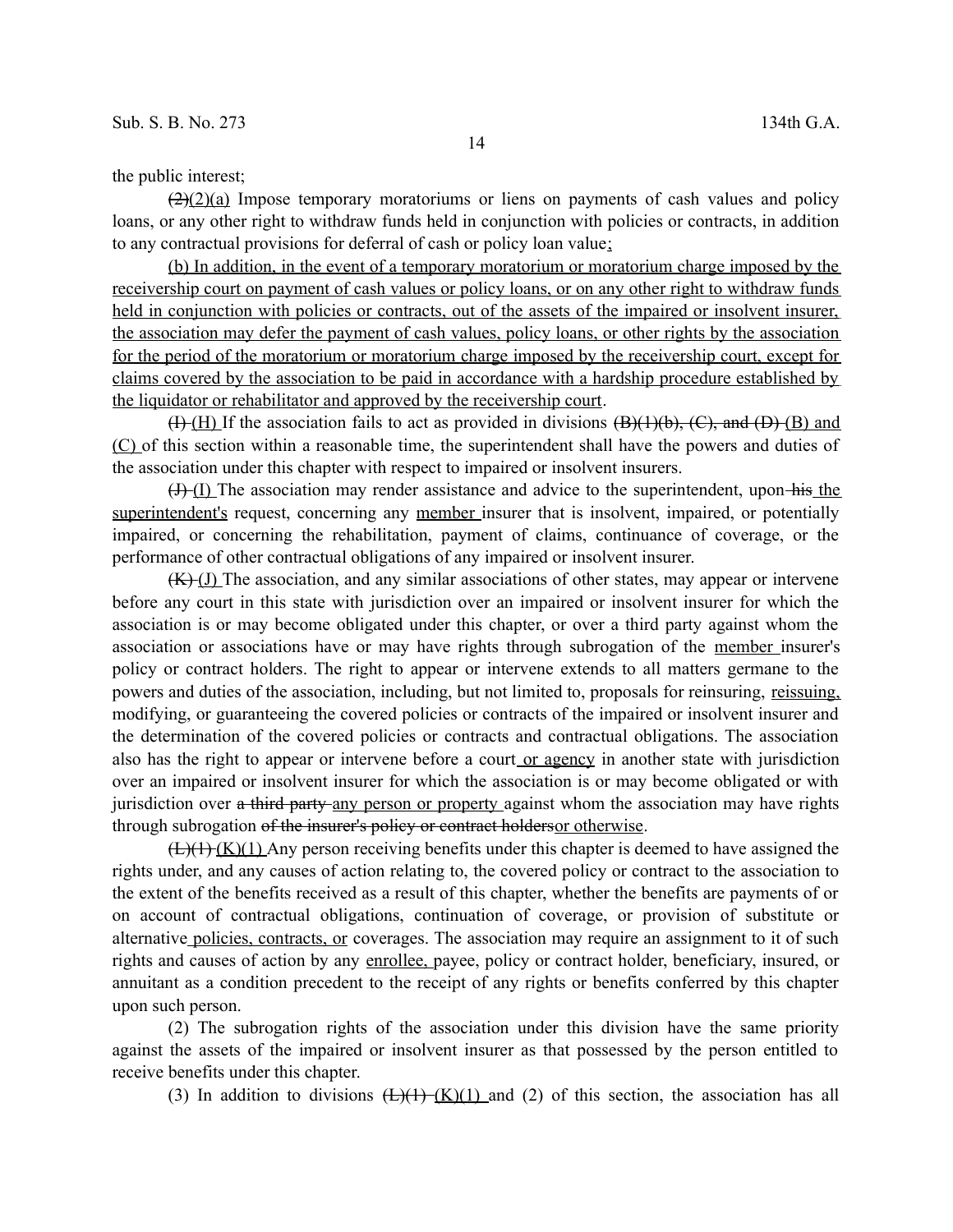common law rights of subrogation and any other equitable or legal remedy that would have been available to the impaired or insolvent insurer or holder of a the policy or contract holder, beneficiary, enrollee, or payee with respect to the policy or contract, including, without limitation, in the case of a structured settlement annuity, any rights of the owner, beneficiary, or payee of the annuity, to the extent of benefits received pursuant to this chapter, against a person originally or by succession responsible for the losses arising from the personal injury relating to the annuity or payment therefore, excepting any such person responsible solely by reason of serving as an assignee in respect of a qualified assignment under section 130 of the Internal Revenue Code.

(4) If the preceding provisions of this division are invalid or ineffective with respect to any person or claim for any reason, the amount payable by the association with respect to the related covered obligations shall be reduced by the amount realized by any other person with respect to the person or claim that is attributable to the policies or contracts, or portion thereof, covered by the association.

(5) If the association has provided benefits with respect to a covered obligation and a person recovers amounts as to which the association has rights as described in the preceding divisions, the person shall pay to the association the portion of the recovery attributable to the policies or contracts, or portion thereof, covered by the association.

(M) (L) If the aggregate liability of the association with respect to any one life does not exceed one hundred dollars, the association is not obligated to notify claimants possessing such claims or make any payment thereto.

(N) (M) Except with respect to claims filed under policies and contracts which are continued in force by the association past the final date set by a court for filing claims in liquidation proceedings of an insolvent insurer, the association is not liable to pay any claim filed with the association after such date.

 $(\Theta)$  (N) The association may do any of the following:

(1) Enter into any such contracts and take such actions as are necessary or proper in the judgment of the board of directors to protect the interests of the association, or to carry out the powers and duties of the association or the provisions and purposes of this chapter;

(2) Sue or be sued, including taking any legal actions necessary or proper to recover any unpaid assessments under section 3956.09 of the Revised Code and to settle claims or potential claims against it;

(3) Borrow money to effect the purposes of this chapter. Any notes or other evidence of indebtedness of the association not in default are legal investments for domestic insurers and may be carried as admitted assets.

(4) Employ or retain such persons as are necessary to handle the financial transactions of the association, and to perform such other functions as become necessary or proper under this chapter;

(5) Take such legal action as may be necessary to avoid payment of improper claims;

(6) Exercise, for the purposes of this chapter and to the extent approved by the superintendent, the powers of a domestic life or insurer, health insurer, or health insuring corporation, but in no case may the association issue insurance policies or annuity contracts other than those issued to perform its obligations under this chapter;

(7) Join an organization of one or more other state associations of similar purposes, to further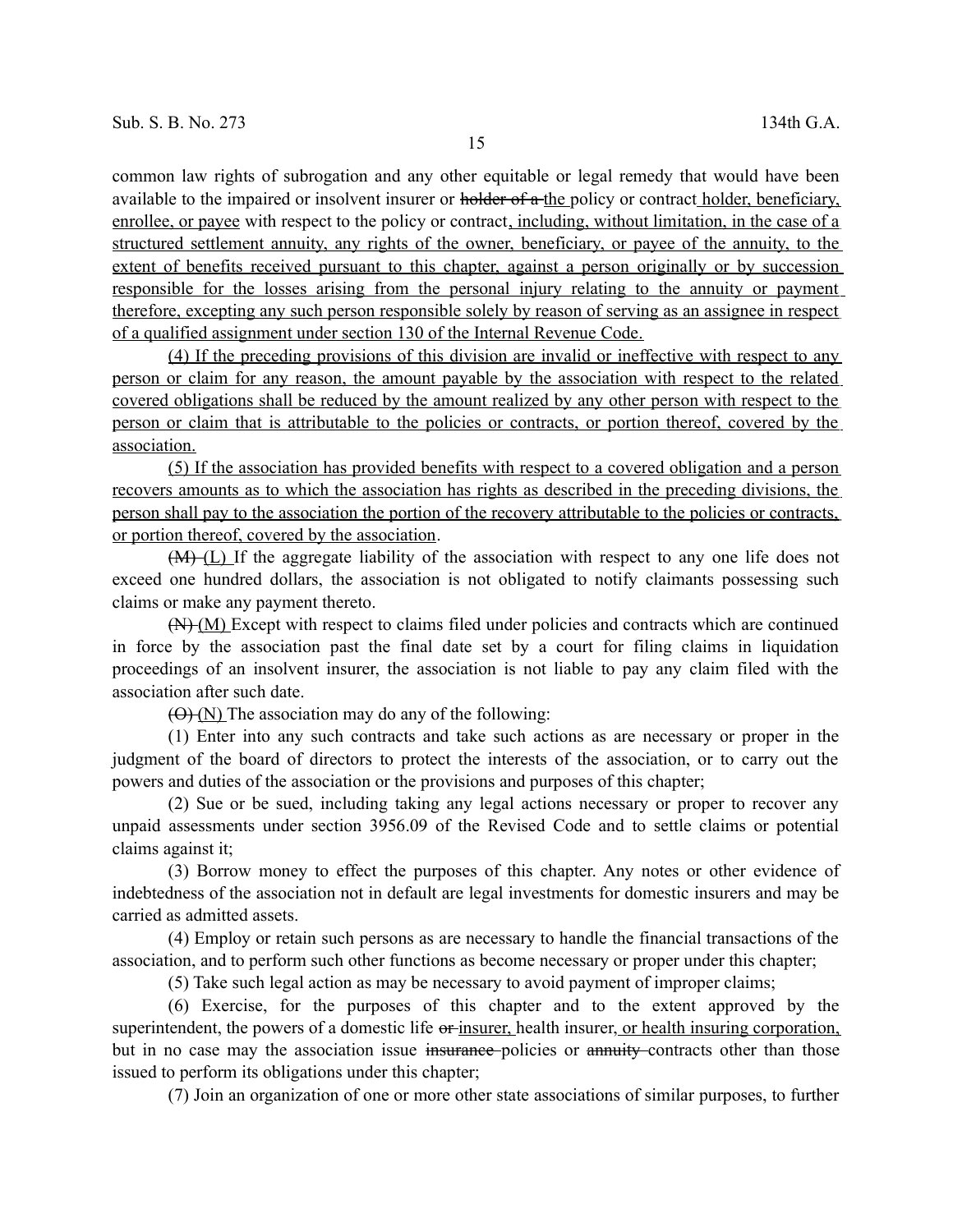the purposes and administer the powers and duties of the association;

(8) In accordance with the terms and conditions of the policy or contract, file for actuarially justified rate or premium increases for any policy or contract for which it provides coverage under this chapter;

(9) Enter into agreements with other state associations of similar purposes to determine the residence of persons for purposes of this chapter;

(10) Organize itself as a corporation or in other legal form permitted by the laws of the state;

(11) Request information from a person seeking coverage from the association in order to aid the association in determining its obligations under this chapter with respect to the person, and the person shall promptly comply with the request.

(O)(1) A deposit in this state, held pursuant to law or required by the superintendent for the benefit of creditors, including policy or contract owners, not turned over to the domiciliary liquidator upon the entry of a final order of liquidation or order approving a rehabilitation plan of a member insurer domiciled in this state or in a reciprocal state, shall, pursuant to Chapter 3903. of the Revised Code, be promptly paid to the association.

(2) The association shall be entitled to retain a portion of any amount so paid to it equal to the percentage determined by dividing the aggregate amount of policy or contract owners' claims related to that insolvency for which the association has provided statutory benefits by the aggregate amount of all policy or contract owners' claims in this state related to that insolvency and shall remit to the domiciliary receiver the amount so paid to the association less the amount retained pursuant to this division.

(3) Any amount so paid to the association and retained by it shall be treated as a distribution of estate assets pursuant to applicable state receivership law dealing with early access disbursements.

 $(P)(1)(a)$  At any time within one hundred eighty days of the date of the order of liquidation, the association may elect to succeed to the rights and obligations of the ceding member insurer that relate to policies, contracts, or annuities covered, in whole or in part, by the association, in each case under any one or more reinsurance contracts entered into by the insolvent insurer and its reinsurers and selected by the association. Any such assumption is effective as of the date of the order of liquidation. The election shall be effected by the association or the national organization of life and health insurance guaranty associations on its behalf sending written notice, return receipt requested, to the affected reinsurers.

(b) To facilitate the earliest practicable decision about whether to assume any of the contracts of reinsurance, and in order to protect the financial position of the estate, the receiver and each reinsurer of the ceding member insurer shall make available upon request to the association or to the national organization of life and health insurance guaranty associations on its behalf as soon as possible after commencement of formal delinquency proceedings both of the following:

(i) Copies of in-force contracts of reinsurance and all related files and records relevant to the determination of whether such contracts should be assumed;

(ii) Notices of any defaults under the reinsurance contacts or any known event or condition which with the passage of time could become a default under the reinsurance contracts.

(2) Divisions (P)(2)(a) to (d) of this section apply to reinsurance contracts so assumed by the association.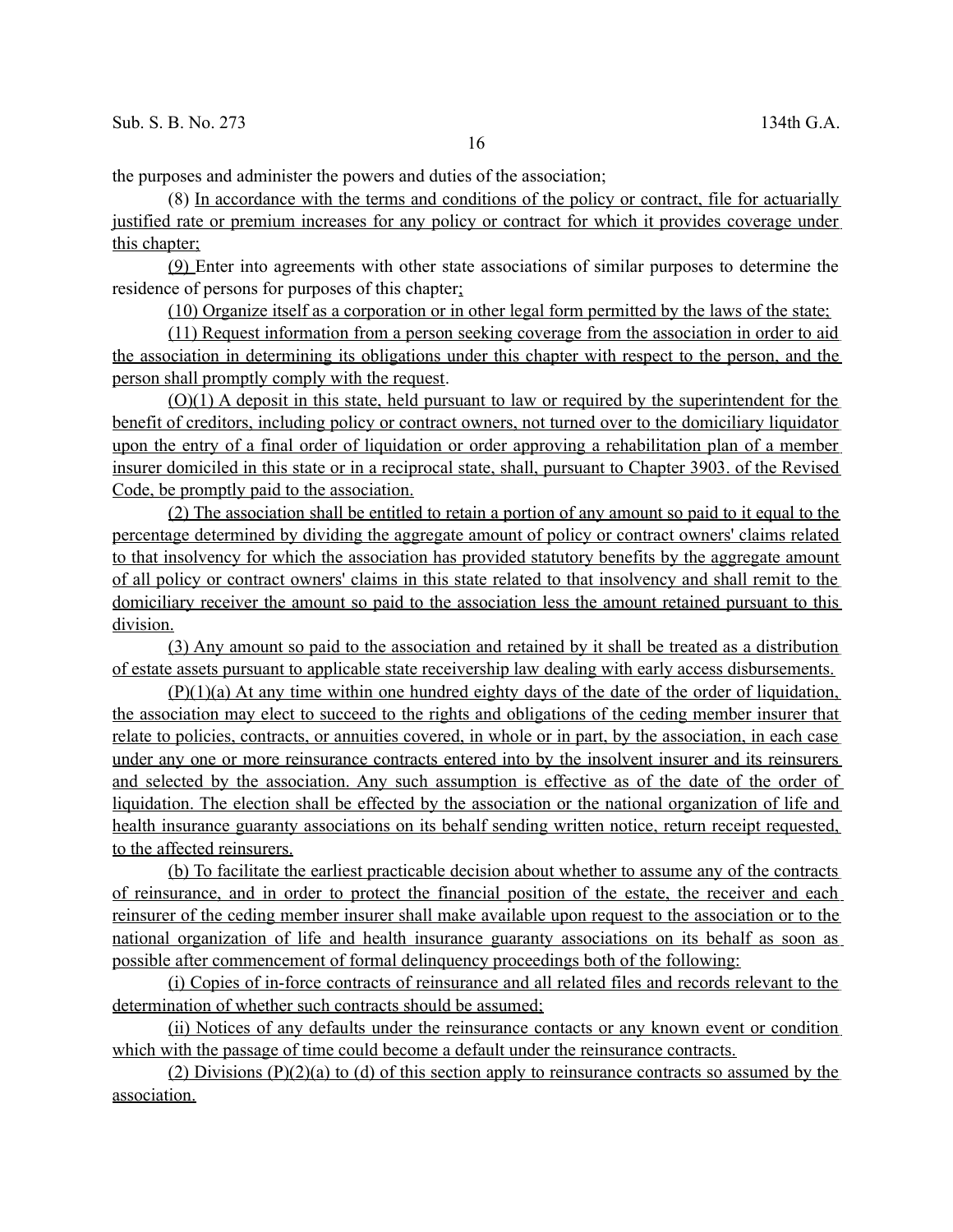(a) The association is responsible for all unpaid premiums due under the reinsurance contracts for periods both before and after the date of the order of liquidation, and is responsible for the performance of all other obligations to be performed after the date of the order of liquidation, in each case which relate to policies, contracts, or annuities covered, in whole or in part, by the association. The association may charge policies, contracts, or annuities covered in part by the association, through reasonable allocation methods, the costs for reinsurance in excess of the obligations of the association and shall provide notice and an accounting of these charges to the liquidator.

(b) The association is entitled to any amounts payable by the reinsurer under the reinsurance contracts with respect to losses or events that occur in periods after the date of the order of liquidation and that relate to policies, contracts, or annuities covered, in whole or in part, by the association, provided that, upon receipt of any such amounts, the association is obliged to pay to the beneficiary under the policy, contracts, or annuity on account of which the amounts were paid a portion of the amount equal to the lesser of the following:

(i) The amount received by the association;

(ii) The excess of the amount received by the association over the amount equal to the benefits paid by the association on account of the policy, contracts, or annuity less the retention of the insurer applicable to the loss or event.

(c) Within thirty days following the association's election, the association and each reinsurer under contracts assumed by the association shall calculate the net balance due to or from the association under each reinsurance contract as of the election date with respect to policies, contracts, or annuities covered, in whole or in part, by the association, which calculation shall give full credit to all items paid by either the member insurer or its receiver or the reinsurer prior to the election date. The reinsurer shall pay the receiver any amounts due for losses or events prior to the date of the order of liquidation, subject to any set-off for premiums unpaid for periods prior to the date, and the association or reinsurer shall pay any remaining balance due the other, in each case within five days of the completion of the aforementioned calculation. Any disputes over the amounts due to either the association or the reinsurer shall be resolved by arbitration pursuant to the terms of the affected reinsurance contracts or, if the contract contains no arbitration clause, as otherwise provided by law. If the receiver has received any amounts due the association pursuant to division  $(P)(2)(b)$  of this section, the receiver shall remit the same to the association as promptly as practicable.

(d) If the association or receiver, on the association's behalf, within sixty days of the election date, pays the unpaid premiums due for periods both before and after the election date that relate to policies, contracts, or annuities covered, in whole or in part, by the association, the reinsurer shall not be entitled to terminate the reinsurance contracts for failure to pay premium insofar as the reinsurance contracts relate to policies, contracts, or annuities covered, in whole or in part, by the association, and shall not be entitled to set off any unpaid amounts due under other contracts, or unpaid amounts due from parties other than the association, against amounts due the association.

 (3) During the period from the date of the order of liquidation until the election date, or, if the election date does not occur, until one hundred eighty days after the date of the order of liquidation, both of the following shall apply:

(a)(i) Neither the association nor the reinsurer shall have any rights or obligations under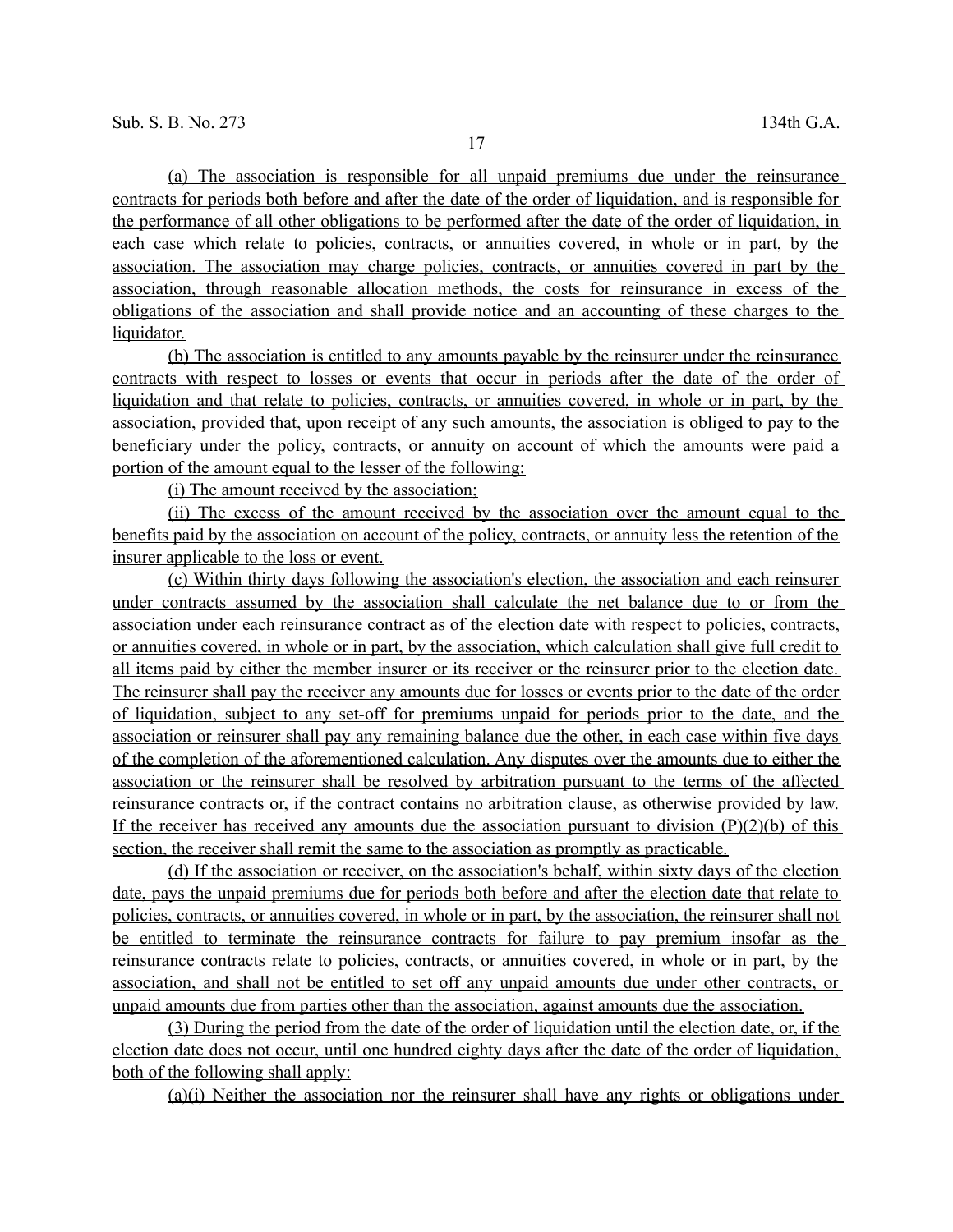reinsurance contracts that the association has the right to assume under division  $(P)(1)$  of this section, whether for periods prior to or after the date of the order of liquidation.

(ii) The reinsurer, the receiver, and the association shall, to the extent practicable, provide each other data and records reasonably requested.

(b) Provided that the association has elected to assume a reinsurance contract, the parties' rights and obligations shall be governed by divisions (P)(1) and (2) of this section.

(4) If the association does not elect to assume a reinsurance contract by the election date pursuant to division (P)(1) of this section, the association shall have no rights or obligations, in each case for periods both before and after the date of the order of liquidation, with respect to the reinsurance contract.

(5) When policies, contracts, or annuities, or covered obligations with respect thereto, are transferred to an assuming insurer, reinsurance on the policies, contracts, or annuities may also be transferred by the association, in the case of contracts assumed under division (P)(1) of this section, subject to the following:

(a) Unless the reinsurer and the assuming insurer agree otherwise, the reinsurance contracts transferred do not cover any new policies of insurance, contracts, or annuities in addition to those transferred.

(b) The obligations described in division (P)(1) of this section no longer apply with respect to matters arising after the effective date of the transfer.

(c) Notice shall be given in writing, return receipt requested, by the transferring party to the affected reinsurer not less than thirty days prior to the effective date of the transfer.

(6) The provisions of this division supersede the provisions of any state law or of any affected reinsurance contract that provides for or requires any payment of reinsurance proceeds, on account of losses or events that occur in periods after the date of the order of liquidation, to the receiver of the insolvent insurer or any other person. The receiver shall remain entitled to any amounts payable by the reinsurer under the reinsurance contracts with respect to losses or events that occur in periods prior to the date of the order of liquidation, subject to applicable setoff provisions.

(7) Except as otherwise provided in this division, nothing in this division shall alter or modify the terms and conditions of any reinsurance contract. Nothing in this division abrogates or limits any rights of any reinsurer to claim that it is entitled to rescind a reinsurance contract. Nothing in this division gives a policy owner, contract owner, enrollee, certificate holder, or beneficiary an independent cause of action against a reinsurer that is not otherwise set forth in the reinsurance contract. Nothing in this division limits or affects the association's rights as a creditor of the estate against the assets of the estate. Nothing in this division applies to reinsurance agreements covering property or casualty risks.

(Q) The board of directors of the association has discretion and may exercise reasonable business judgment to determine the means by which the association is to provide the benefits of this chapter in an economical and efficient manner.

(R) Where the association has arranged or offered to provide the benefits of this chapter to a covered person under a plan or arrangement that fulfills the association's obligations under this chapter, the person is not entitled to benefits from the association in addition to or other than those provided under the plan or arrangement.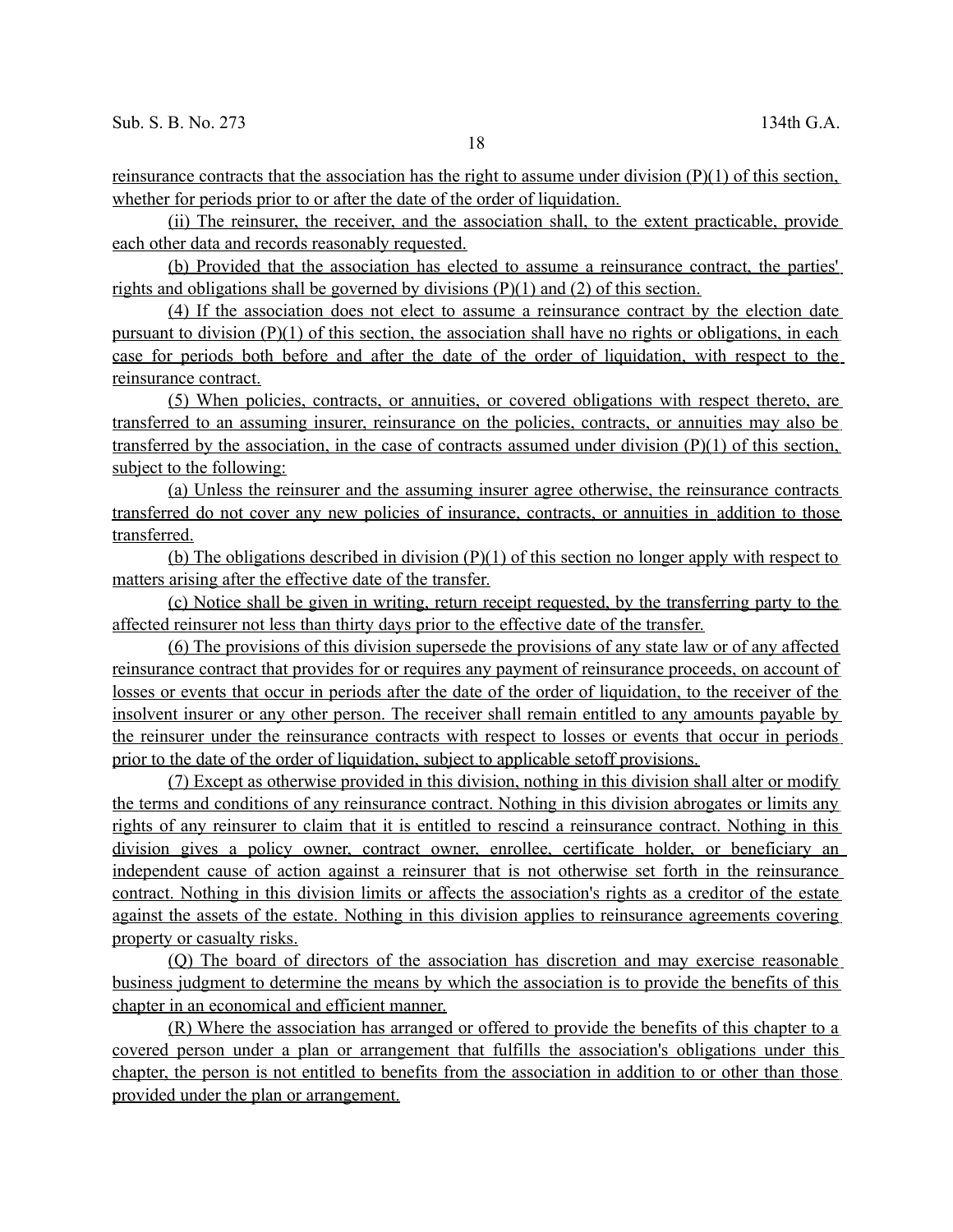(S) Venue in a suit against the association arising under the chapter shall be in Franklin county. The association is not required to give an appeal bond in an appeal that relates to a cause of action arising under this chapter.

(T) In carrying out its duties in connection with guaranteeing, assuming, reissuing, or reinsuring policies or contracts under division (A) or (B) of this section, the association may issue substitute coverage for a policy or contract that provides an interest rate, crediting rate, or similar factor determined by use of an index or other external reference stated in the policy or contract employed in calculating returns or changes in value by issuing an alternative policy or contract in accordance with the following provisions:

(1) In lieu of the index or other external reference provided for in the original policy or contract, the alternative policy or contract provides for any of the following:

(a) A fixed interest rate;

(b) Payment of dividends with minimum guarantees;

(c) A different method for calculating interest or changes in value.

(2) There is no requirement for evidence of insurability, waiting period, or other exclusion that would not have applied under the replaced policy or contract.

(3) The alternative policy or contract is substantially similar to the replaced policy or contract in all other material terms.

Sec. 3956.09. (A) For the purpose of providing the funds necessary to carry out the powers and duties of the Ohio life and health insurance guaranty association, the board of directors shall assess the member insurers, separately for each subaccount or account, at such time and for such amounts as the board finds necessary. Assessments shall be due not less than thirty days after prior written notice to the member insurers and shall accrue interest at ten per cent per year on and after the due date.

(B) There shall be two classes of assessments, as follows:

(1) Class A assessments shall be made authorized and called for the purpose of meeting administrative and legal costs and other expenses, and the cost of examinations conducted detecting and preventing member insurer insolvencies under division (E) of section 3956.12 of the Revised Code. Class A assessments may be made authorized and called whether or not related to a particular impaired or insolvent insurer.

(2) Class B assessments shall be made-authorized and called to the extent necessary to carry out the powers and duties of the association under section 3956.08 of the Revised Code with regard to an impaired or an insolvent insurer.

(C)(1) The amount of any class A assessment shall be determined by the board and may be made authorized and called on a pro rata or non-pro rata basis. If pro rata, the board may provide that it be credited against future class B assessments. A non-pro rata assessment shall not exceed two hundred dollars per member insurer in any one calendar year. The amount of any class B assessment, except for assessments related to long-term care insurance, shall be allocated for assessment purposes between the accounts and among the subaccounts and accounts of the life insurance and annuity account pursuant to an allocation formula which may be based on the premiums or reserves of the impaired or insolvent insurer or on any other standard considered by the board in its sole discretion as being fair and reasonable under the circumstances.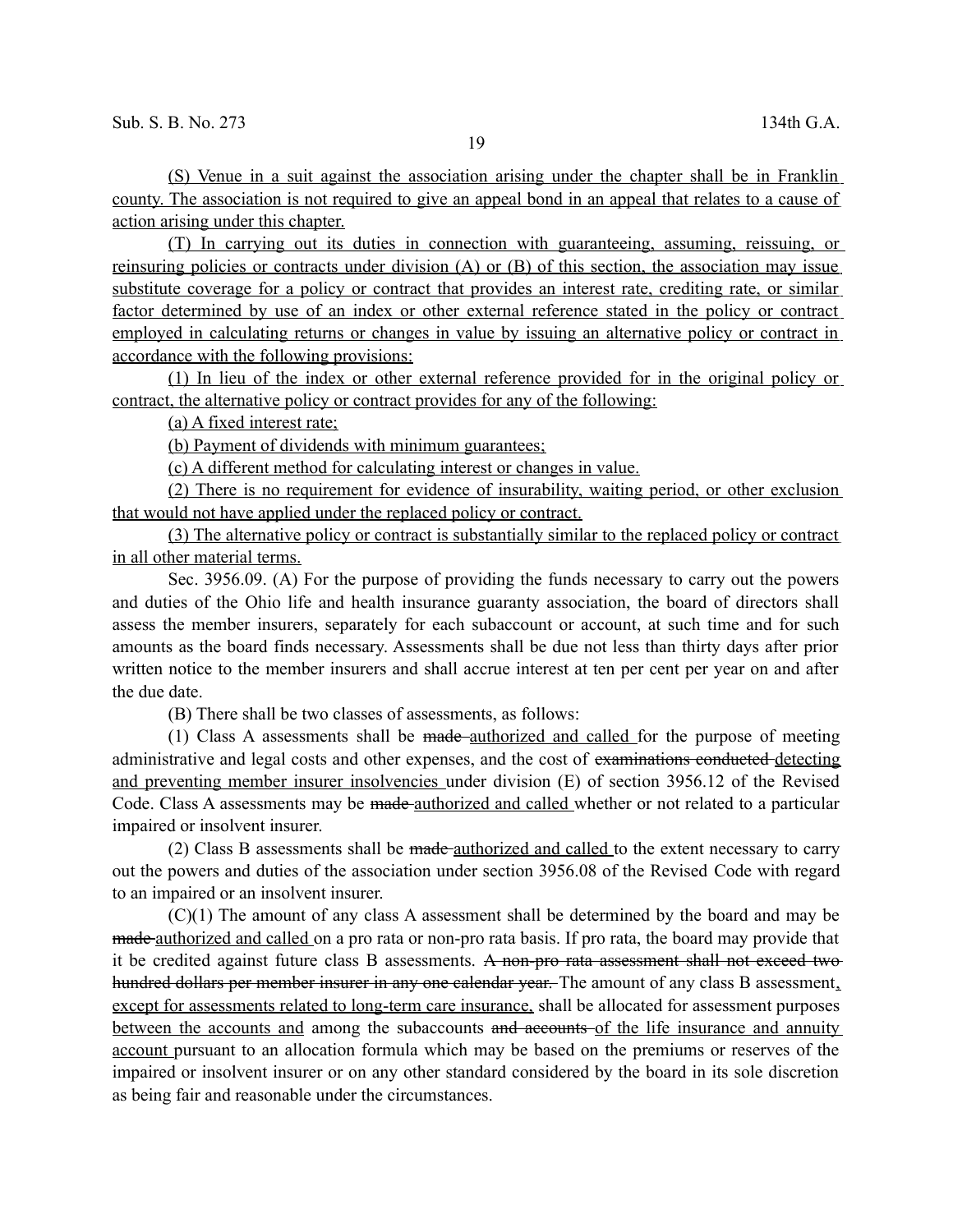$(2)(a)$  The amount of the class B assessments for long-term care insurance written by the impaired or insolvent insurer shall be allocated according to a methodology included in the plan of operation and approved by the superintendent of insurance.

(b) The methodology shall provide for fifty per cent of the assessment to be allocated to sickness and accident and health member insurers and fifty per cent to be allocated to life and annuity member insurers.

(c) For the purposes of divisions  $(C)(2)(a)$  and (b) of this section:

(i) "Life and annuity member insurer" means a member insurer for which the sum of its assessable life insurance premiums and annuity premiums is greater than or equal to its assessable health insurance premiums.

(ii) "Assessable health insurance premiums" includes the member insurer's assessable sickness and accident premiums and health insuring corporation premiums, but shall exclude its assessable premiums written for disability income insurance and long-term care insurance. For purposes of this definition, assessable premiums shall be measured within the state.

(iii) "Sickness and accident and health member insurer" means any member insurer not defined as a life and annuity member insurer.

(d) Class B assessments against member insurers for each subaccount or account shall be in the proportion that the premiums received on business in this state by each assessed member insurer on policies or contracts covered by each subaccount or account for the most recent three calendar years for which information is available preceding the year in which the member insurer became impaired or insolvent, as the case may be, bears to such premiums received on business in this state for such calendar years by all assessed member insurers.

(3) Assessments for funds to meet the requirements of the association with respect to an impaired or insolvent insurer shall not be made-authorized and called until necessary to implement the purposes of this chapter. Classification of assessments under division (B) of this section and computation of assessments under this division shall be made with a reasonable degree of accuracy, recognizing that exact determinations may not always be possible. The association shall notify each member insurer of its anticipated pro rata share of an authorized assessment not yet called within one hundred eighty days after the assessment is authorized.

(D) The association may abate or defer, in whole or in part, the assessment of a member insurer if, in the opinion of the board, payment of the assessment would endanger the ability of the member insurer to fulfill its contractual obligations. If an assessment against a member insurer is abated, or deferred in whole or in part, the amount by which the assessment is abated or deferred may be assessed against the other member insurers in a manner consistent with the basis for assessments set forth in this section. Once the conditions that caused a deferral have been removed or rectified, the member insurer shall pay all assessments that were deferred pursuant to a repayment plan approved by the association. In determining whether the payment of an assessment would endanger the ability of a member insurer to fulfill its contractual obligations, the board shall consider the adequacy of the capital and surplus of the member insurer in relation to the premiums written, the assets, and the reserve liabilities of that member insurer.

(E)(1) The total of all assessments upon a member insurer for the life insurance and annuity account, which includes the life insurance subaccount, the annuity subaccount, and the unallocated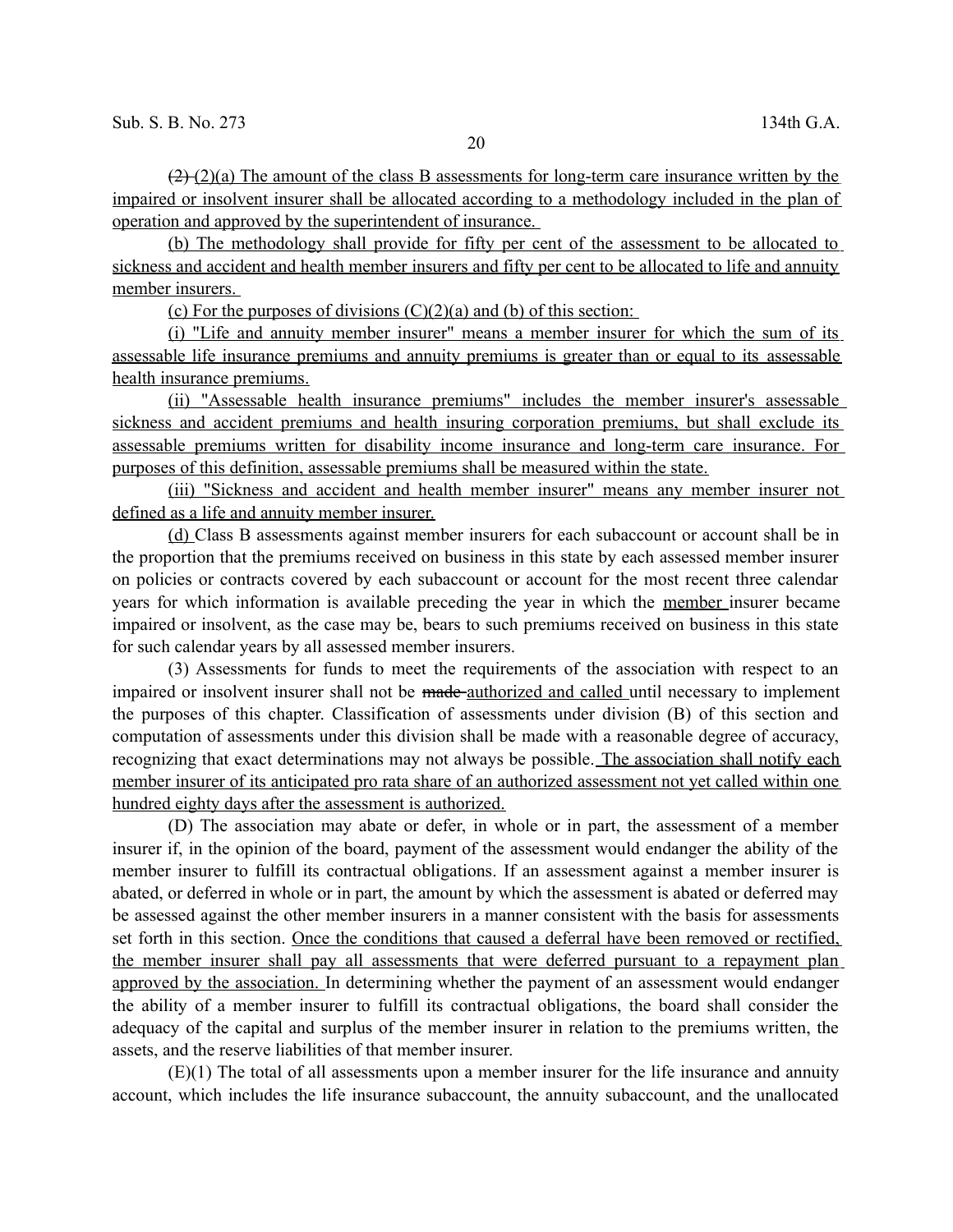annuity subaccount, shall not in any one calendar year exceed two per cent of the member insurer's average premiums received per year in this state on the policies and contracts covered by each such subaccount, and for the health insurance-account, shall not in any one calendar year exceed two per cent of the member insurer's average premiums received per year in this state on the policies and contracts covered by such account, during the three calendar years preceding the year in which the impaired or insolvent insurer or insurers became impaired or insolvent. If the maximum assessment for a subaccount or account, together with the other assets of the association in the subaccount or account, does not provide in any one year in the subaccount or account an amount sufficient to carry out the responsibilities of the association, the necessary additional funds shall be assessed for the subaccount or account as soon thereafter in succeeding years as permitted by division (E) of this section.

(2) If the maximum assessment under division  $(E)(1)$  of this section for any subaccount of the life insurance and annuity account in any succeeding year does not provide an amount sufficient to carry out the responsibilities of the association, then pursuant to division  $(\overline{C)(2)}(C)(C)(d)$  of this section, the board shall allocate the necessary additional amount among-assess the other subaccounts of the life and annuity account in the manner set forth in division  $(E)(1)$  of this section, but the maximum assessment for a subaccount shall not exceed one per cent in any one calendar year for the necessary additional amount, subject to the maximum stated in division (E)(1) of this section.

(3) Where assessments for two or more impaired or insolvent insurers have been made within the same calendar year, and the sum of those assessments exceeds the two per cent calendar year assessment limitation under division  $(E)(1)$  of this section, the board, with the approval of the superintendent of insurance, may allocate among the accounts of such member insurers the sums assessed within the two per cent limitation.

(F) The board, by an equitable method as established in the plan of operation, may refund to member insurers, in proportion to the contribution of each member insurer to that subaccount or account, the amount by which the assets of the subaccount or account exceed the amount the board finds is necessary to carry out during the coming year the obligations of the association with regard to that subaccount or account, including assets accruing from assignment, subrogation, net realized gains, and income from investments. A reasonable amount may be retained in any subaccount or account to provide funds for the continuing expenses of the association and for future losses.

(G) A member insurer, in determining its premium rates and policyowner dividends as to any kind of insurance or health insuring corporation business within the scope of this chapter, may consider the amount reasonably necessary to meet its assessment obligations under this section.

(H) The association, upon request, shall issue to  $a_n$  member insurer paying an assessment under this section, other than a class A assessment, a certificate of contribution, in a form approved by the superintendent, for the amount of the assessment so paid. All outstanding certificates shall be of equal dignity and priority without reference to amounts or dates of issue. A certificate of contribution may be shown by the member insurer in its financial statement as an asset in the form and for the amount, net of any amounts recovered through a tax offset, and for the period of time the superintendent may approve.

(I) Any member insurer that has contributed funds to pay claims of an impaired or insolvent insurer, pursuant to an agreement entered into with the superintendent and approved by the Franklin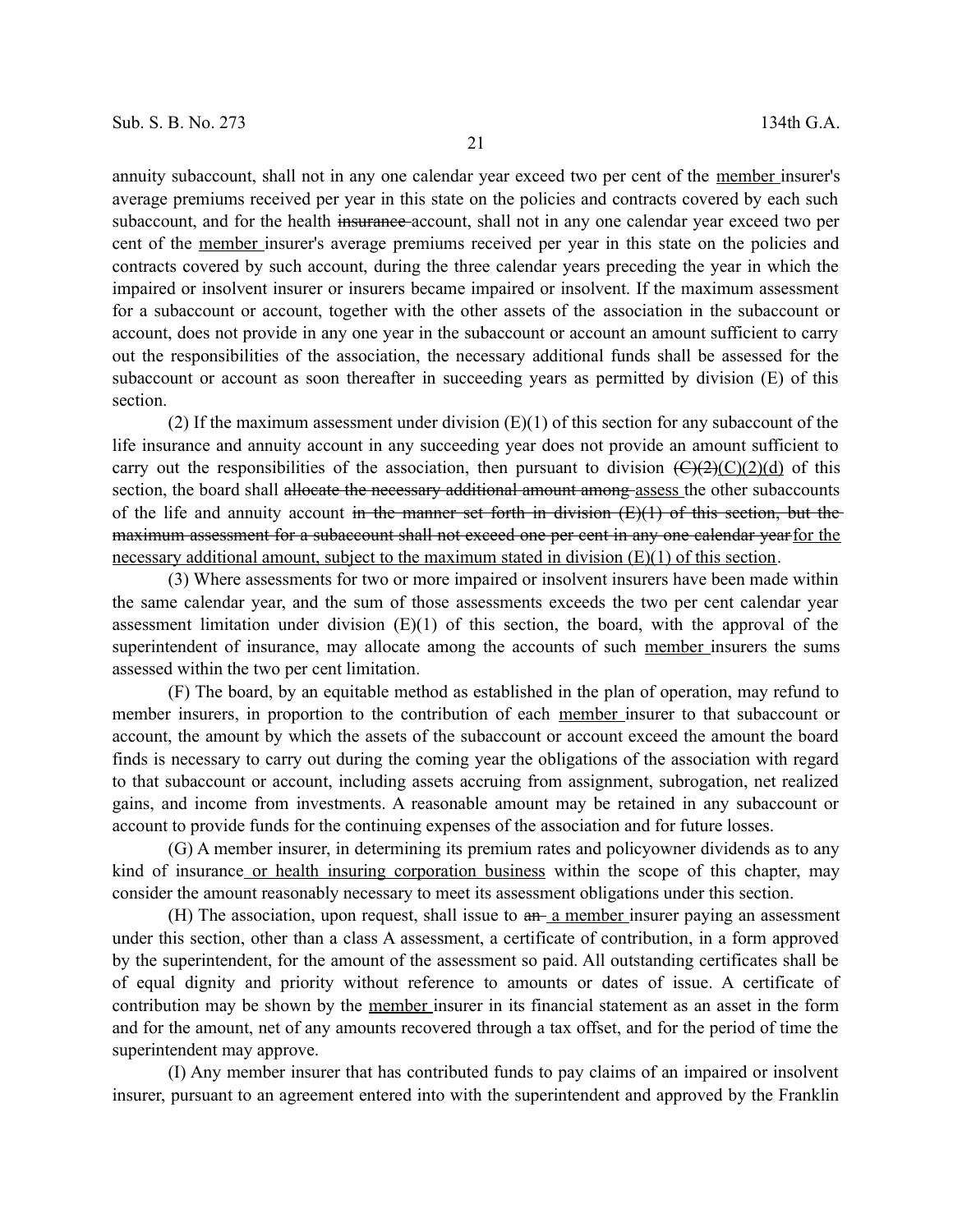county court of common pleas during the five years preceding the effective date of this section-November 20, 1989, or at any time following the effective date of this section November 20, 1989, shall receive a credit against any assessments levied pursuant to this section, whether the assessments are class A assessments or class B assessments, in the amount of the contribution.

If the amount of the credit exceeds the amount of assessments levied upon a member insurer in any one year, the balance of that credit shall be carried forward to subsequent years and will reduce the amount of future assessments until the total amount of the credit has been applied to the future assessments.

For the purposes of this division, an impaired or insolvent member insurer is an insurer that meets the definitions set forth in section 3956.01 of the Revised Code, and any insurer or health insuring corporation that would have met these definitions, if it had been in effect at the time of such contribution.

(J) Division (I) of this section does not apply if  $a_n$  member insurer has contributed funds pursuant to that division and has offset those contributions against its premium or franchise tax liability pursuant to any provision of the Revised Code authorizing the establishment of a plan for the distribution of voluntary contributions to pay the life, sickness and accident, or annuity claims of residents of this state that are unpaid due to the insolvency of an insolvent insurer.

 $(K)(1)$  A member insurer that wishes to protest all or part of an assessment shall pay when due the full amount of the assessment as set forth in the notice provided by the association. The payment shall be available to meet association obligations during the pendency of the protest or any subsequent appeal. Payment shall be accompanied by a statement in writing that the payment is made under protest and setting forth a brief statement of the grounds for the protest.

(2) Within sixty days following the payment of an assessment under protest by a member insurer, the association shall notify the member insurer in writing of its determination with respect to the protest unless the association notifies the member insurer that additional time is required to resolve the issues raised by the protest.

(3) Within thirty days after a final decision has been made, the association shall notify the protesting member insurer in writing of that final decision. Within sixty days of receipt of notice of the final decision, the protesting member insurer may appeal that final action to the superintendent.

(4) In the alternative to rendering a final decision with respect to a protest based on a question regarding the assessment base, the association may refer protests to the superintendent for a final decision, with or without a recommendation from the association.

(5) If the protest or appeal on the assessment is upheld, the amount paid in error or excess shall be returned to the member insurer. Interest on a refund due a protesting member insurer shall be paid at the rate actually earned by the association.

(L) The association may request information of member insurers in order to aid in the exercise of its power under this section and member insurers shall promptly comply with such a request.

Sec. 3956.10. (A)(1) The Ohio life and health insurance guaranty association shall submit to the superintendent of insurance a plan of operation and any amendments to the plan necessary or suitable to ensure the fair, reasonable, and equitable administration of the association. The plan of operation and any amendments shall become effective upon the written approval of the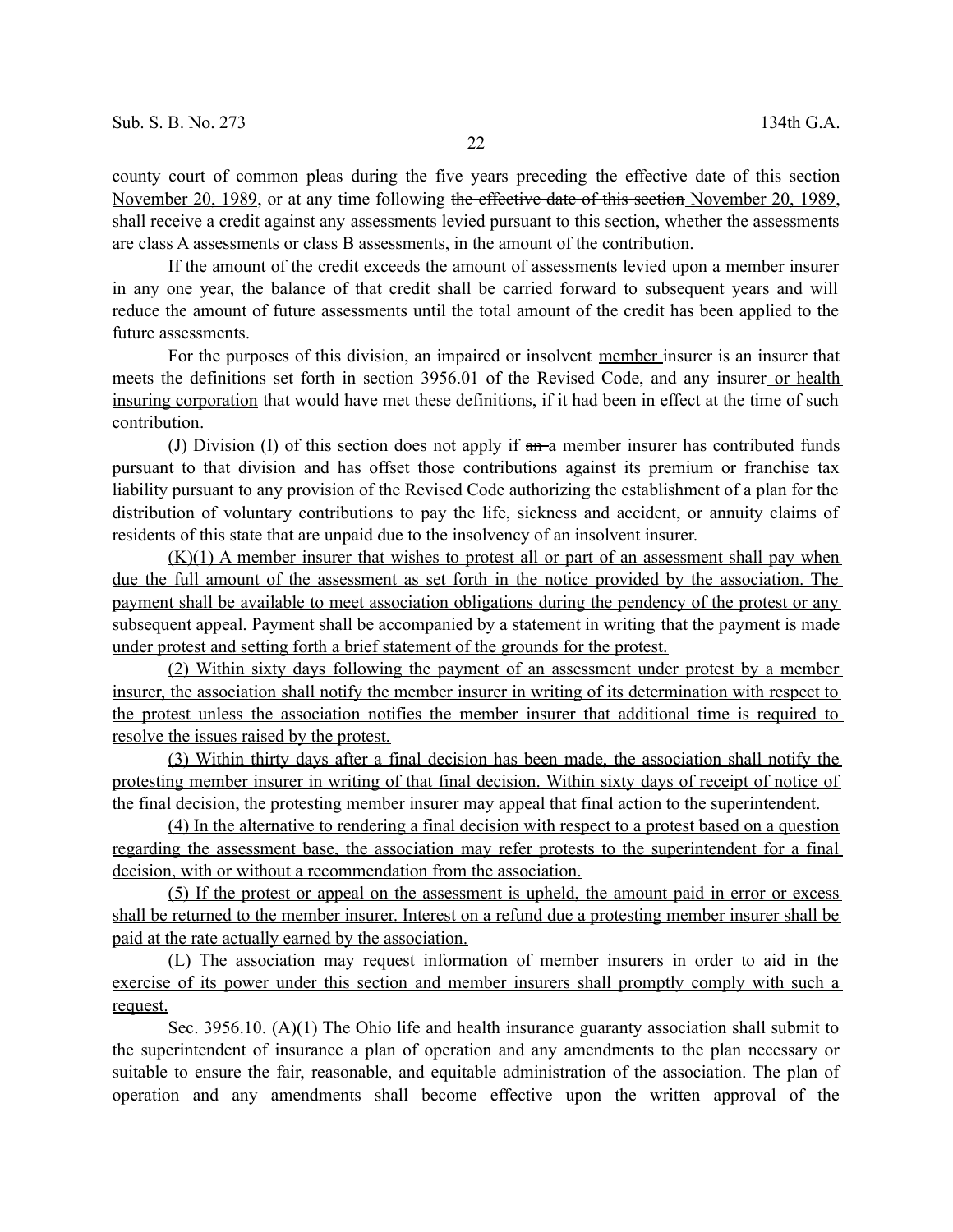superintendent, or unless the superintendent has not disapproved it within thirty days.

(2) If the association fails to submit a suitable plan of operation within six months following the effective date of this section November 20, 1989, or if at any time after that date the association fails to submit suitable amendments to the plan, the superintendent, after notice and hearing, shall adopt reasonable rules that are necessary or advisable to effectuate the provisions of this chapter. The rules shall continue in force until modified by the superintendent or superseded by a plan submitted by the association and approved by the superintendent.

(B) All member insurers shall comply with the plan of operation.

(C) In addition to requirements enumerated elsewhere in this chapter, the plan of operation shall do the following:

(1) Establish procedures for handling the assets of the association;

(2) Establish the amount and method of reimbursing members of the board of directors under section 3956.07 of the Revised Code;

(3) Establish regular places and times for meetings, including but not limited to telephone conference calls, of the board of directors;

(4) Establish procedures for records to be kept of all financial transactions of the association, its agents, and the board of directors;

(5) Establish the procedures whereby selections for the board of directors will be made and submitted to the superintendent;

(6) Establish any additional procedures for assessments under section 3956.09 of the Revised Code, including, but not limited to, allocating sums raised by assessments when two or more insolvencies occur in the same calendar year that are subject to the two per cent calendar year assessment limitation;

(7) Contain additional provisions necessary or proper for the execution of the powers and duties of the association.

(D) The plan of operation may provide that any or all powers and duties of the association, except those under division  $(\Theta)(3)$  (N)(3) of section 3956.08 and section 3956.09 of the Revised Code, are delegated to a corporation, association, or other organization that performs or will perform functions similar to those of the association, or its equivalent, in two or more states. The corporation, association, or organization shall be reimbursed for any payments made on behalf of the association, and shall be paid for its performance of any function of the association. A delegation under this division shall take effect only with the approval of both the board of directors and the superintendent, and may be made only to a corporation, association, or organization that extends protection not substantially less favorable and effective than that provided by this chapter.

Sec. 3956.11. (A) The superintendent of insurance shall:

(1) Upon request of the board of directors of the Ohio life and health insurance guaranty association, provide the association with a statement of the premiums in this and any other appropriate states for each member insurer;

(2) When an impairment is declared and the amount of the impairment is determined, serve a demand upon the impaired insurer to make good the impairment within a reasonable time. Notice to the impaired insurer shall constitute notice to its shareholders, if any. The failure of the impaired insurer promptly to comply with the demand shall not excuse the association from the performance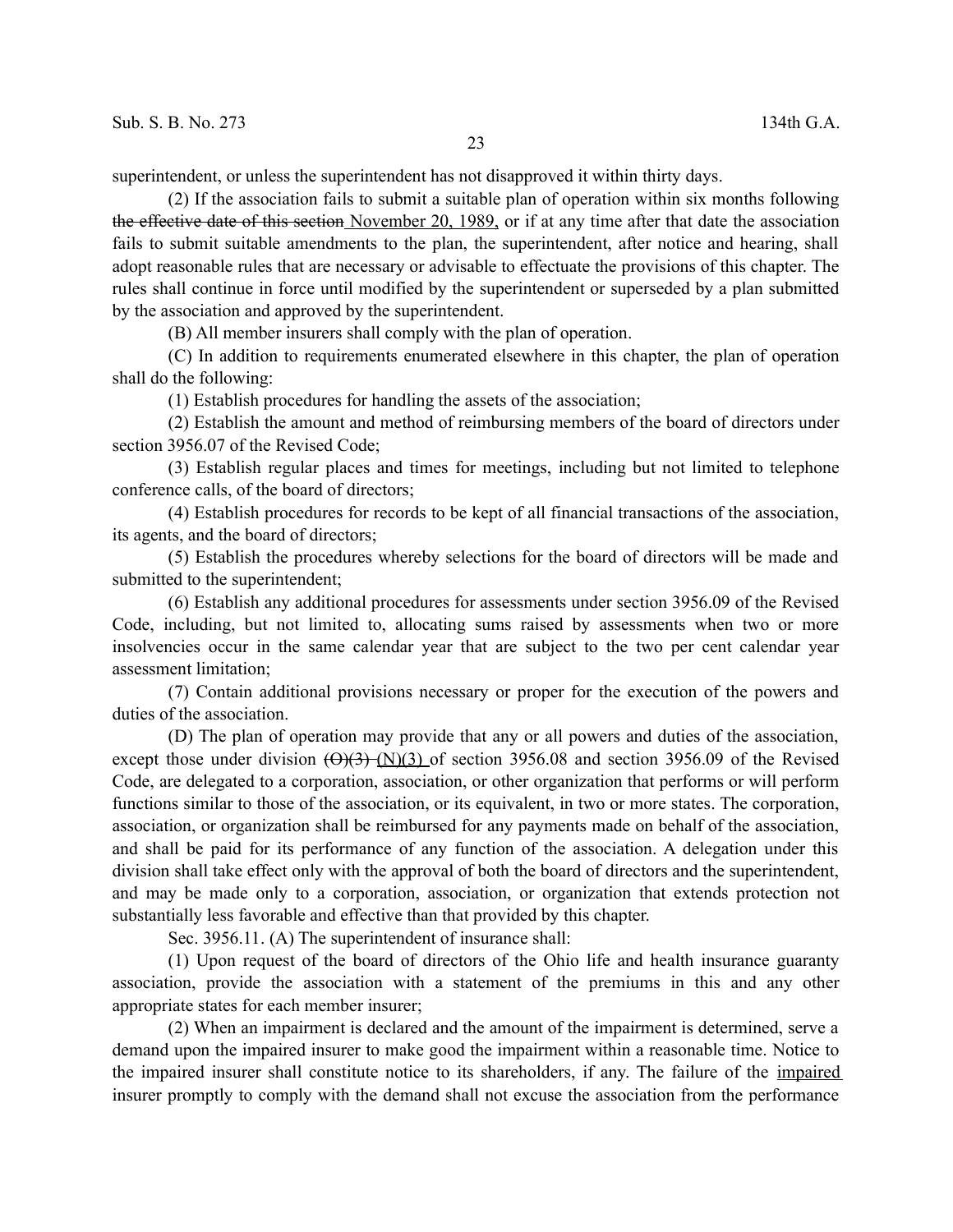of its powers and duties under this chapter.

(3) In any liquidation or rehabilitation proceeding involving a domestic member insurer, be appointed as the liquidator or rehabilitator.

(B) The superintendent, after notice and hearing, may suspend or revoke the license or certificate of authority to transact insurance business in this state of any member insurer that fails to pay an assessment when due or fails to comply with the plan of operation of the association. As an alternative, the superintendent may levy a forfeiture on any member insurer that fails to pay an assessment when due. The forfeiture shall not exceed five per cent of the unpaid assessment per month, but shall not be less than one hundred dollars per month.

(C) Any action of the board of directors or the association may be appealed to the superintendent by any member insurer if the appeal is taken within sixty days of the final action being appealed. If a member insurer is appealing an assessment, the amount assessed shall be paid to the association and be available to meet association obligations during the pendency of the appeal. If the appeal on the assessment is upheld, the amount paid in error or excess shall be returned to the member insurer. Any final action or order of the superintendent is subject to review under Chapter 119. of the Revised Code.

(D) The liquidator, rehabilitator, or conservator of any impaired or insolvent insurer may notify all interested persons of the effect of this chapter.

(E) Notwithstanding section 109.02 of the Revised Code, the superintendent has sole authority to select and hire legal counsel to represent the superintendent in his the superintendent's role as rehabilitator or liquidator of an impaired or insolvent insurer.

Sec. 3956.12. To aid in the detection and prevention of member insurer insolvencies or impairments:

(A) The superintendent of insurance shall do all of the following:

(1) Notify the commissioners of insurance of all the other states, territories of the United States, and the District of Columbia when he the superintendent takes any of the following actions against a member insurer:

(a) Revocation of license;

(b) Suspension of license;

(c) Makes any formal order that such company member insurer restrict its premium writing, obtain additional contributions to surplus, withdraw from the state, reinsure all or any part of its business, or increase capital, surplus, or any other account for the security of policyholders, contact owners, certificate holders, or creditors.

Notice under division  $(A)(1)$  of this section shall be mailed or delivered by electronic means to all insurance commissioners within thirty days following the action taken or the date on which the action occurs.

(2) Report to the board of directors of the Ohio life and health insurance guaranty association when he the superintendent has taken any of the actions set forth in division  $(A)(1)$  of this section or has received a report from any other insurance commissioner indicating that any such action has been taken in another state. The report to the board of directors shall contain all significant details of the action taken or the report received from another commissioner.

(3) Report to the board of directors when he the superintendent has reasonable cause to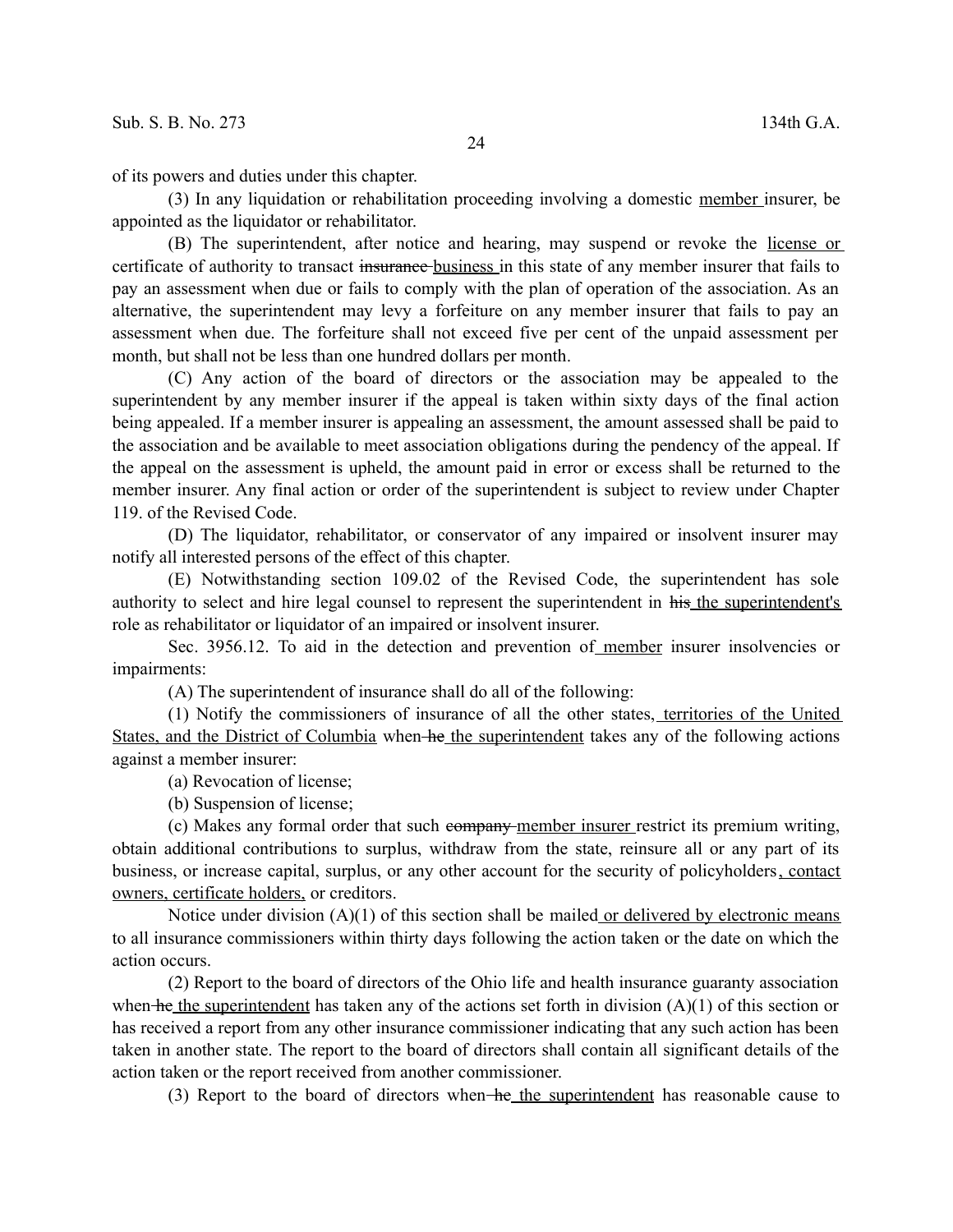believe, from any completed or ongoing examination of any member companyinsurer, that the company member insurer may be an impaired or insolvent insurer;

(4) Furnish to the board of directors the national association of insurance commissioners' insurance regulatory information service (IRIS) ratios and listings of companies not included in the ratios developed by the commissioners. The board may use the information contained in this report in carrying out its duties and responsibilities under this section. The report and the information contained in the report shall be kept confidential by the members of the board of directors until such time as made public by the superintendent or other lawful authority.

(B) The superintendent may seek the advice and recommendation of the board of directors concerning any matter affecting his the superintendent's duties and responsibilities regarding the financial condition of member insurers and companies insurers or health insuring corporations seeking admission to transact insurance-business in this state.

(C) The board of directors, upon majority vote, may make reports and recommendations to the superintendent upon any matter germane to the solvency, rehabilitation, or liquidation of any member insurer or germane to the solvency of any company-insurer or health insuring corporation seeking to do an insurance-business in this state. The reports and recommendations are not public records.

(D) The board of directors, upon majority vote, may notify the superintendent of any information the board possesses that indicates any member insurer may be an impaired or insolvent insurer.

(E) The board of directors, upon majority vote, may request that the superintendent order an examination of any member insurer that the board in good faith believes may be an impaired or insolvent insurer. Within thirty days of the receipt of such request, the superintendent shall begin the examination. The examination may be conducted as a national association of insurance commissioners examination or may be conducted by the persons the superintendent designates. The cost of the examination shall be paid by the association and the examination report shall be treated as are other examination reports. The examination report shall not be released to the board of directors of the association prior to its release to the public, but this shall not preclude the superintendent from complying with division (A) of this section. The superintendent shall notify the board of directors when the examination is completed. The request for an examination shall be kept on file by the superintendent but it shall not be open to public inspection prior to the release of the examination report to the public.

(F) The board of directors, upon majority vote, may make recommendations to the superintendent for the detection and prevention of <u>member</u> insurer insolvencies.

(G) The board of directors, at the conclusion of any insurer insolvency in which the association was obligated to pay covered claims, may prepare a report to the superintendent containing information it may have in its possession bearing on the history and causes of such insolvency. The board shall cooperate with the boards of directors of guaranty associations in other states in preparing a report on the history and causes of insolvency of a particular insurer, and may adopt by reference any report prepared by the other associations.

Sec. 3956.13. (A) Nothing in this chapter shall be construed to reduce the liability for unpaid assessments of the insureds or enrollees of an impaired or insolvent insurer operating under a plan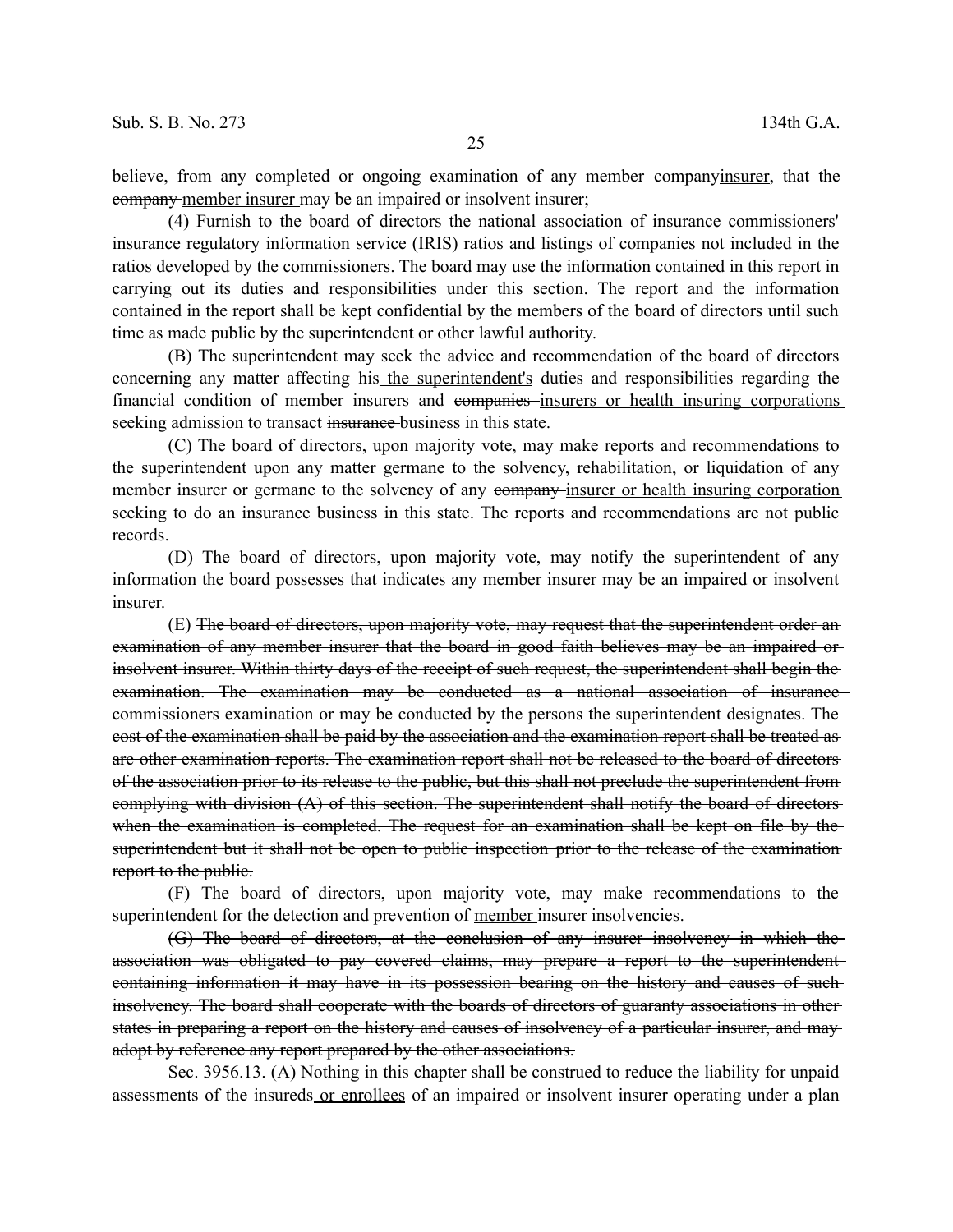with assessment liability.

(B) Records shall be kept of all resolutions adopted by the Ohio life and health guaranty association in carrying out its powers and duties under section 3956.08 of the Revised Code. The records shall be made public only upon the termination of a rehabilitation or liquidation proceeding involving the impaired or insolvent insurer, upon the termination of the impairment or insolvency of the member insurer, or upon the order of a court of competent jurisdiction. Nothing in this division shall limit the duty of the association to render a report of its activities under section 3956.14 of the Revised Code.

(C) For the purpose of carrying out its obligations under this chapter, the association shall be deemed to be a creditor of the impaired or insolvent insurer to the extent of assets attributable to covered policies or contracts, reduced by any amounts to which the association is entitled as subrogee pursuant to division  $(L)$   $(K)$  of section 3956.08 of the Revised Code. Assets of the impaired or insolvent insurer attributable to covered policies or contracts shall be used to continue all covered policies or contracts and pay all contractual obligations of the impaired or insolvent insurer as required by this chapter. As used in this division, "assets attributable to covered policies or contracts" means that proportion of the assets that the reserves that should have been established for covered policies or contracts bear to the reserves that should have been established for all policies or contracts of insurance or health benefit plans written by the impaired or insolvent insurer.

(D)(1) As a creditor of the impaired or insolvent insurer as established in division (C) of this section and consistent with section 3903.34 of the Revised Code, the association and other similar associations shall be entitled to receive a disbursement of assets out of the marshaled assets, from time to time as the assets become available to reimburse it, as a credit against contractual obligations under this chapter.

(2) If the liquidator has not, within one hundred twenty days of a final determination of insolvency of a member insurer by the receivership court, made an application to the court for the approval of a proposal to disburse assets out of marshaled assets to guaranty associations having obligations because of the insolvency, then the association shall be entitled to make application to the receivership court for approval of its own proposal to disburse these assets.

(E)(1) Prior to the termination of any rehabilitation or liquidation proceeding, the court may take into consideration the contributions of the respective parties, including the association, the shareholders, contract owners, certificate holders, enrollees, and policyowners of the insolvent insurer, and any other party with a bona fide interest, in making an equitable distribution of the ownership rights of the insolvent insurer. In this determination, consideration shall be given to the welfare of the policyholders, contract owners, certificate holders, and enrollees of the continuing or successor member insurer.

(2) No distribution to stockholders, if any, of an impaired or insolvent insurer shall be made until the total amount of valid claims of the association with interest on that amount at a rate not less than the rate allowed under 96 Stat. 2478, 28 U.S.C.A. 1961 for funds expended in carrying out its powers and duties under section 3956.08 of the Revised Code with respect to such member insurer have been fully recovered by the association.

 $(E)(1)$  If an order for rehabilitation or liquidation of  $an a$  member insurer domiciled in this state has been entered, the rehabilitator or liquidator may recover on behalf of the member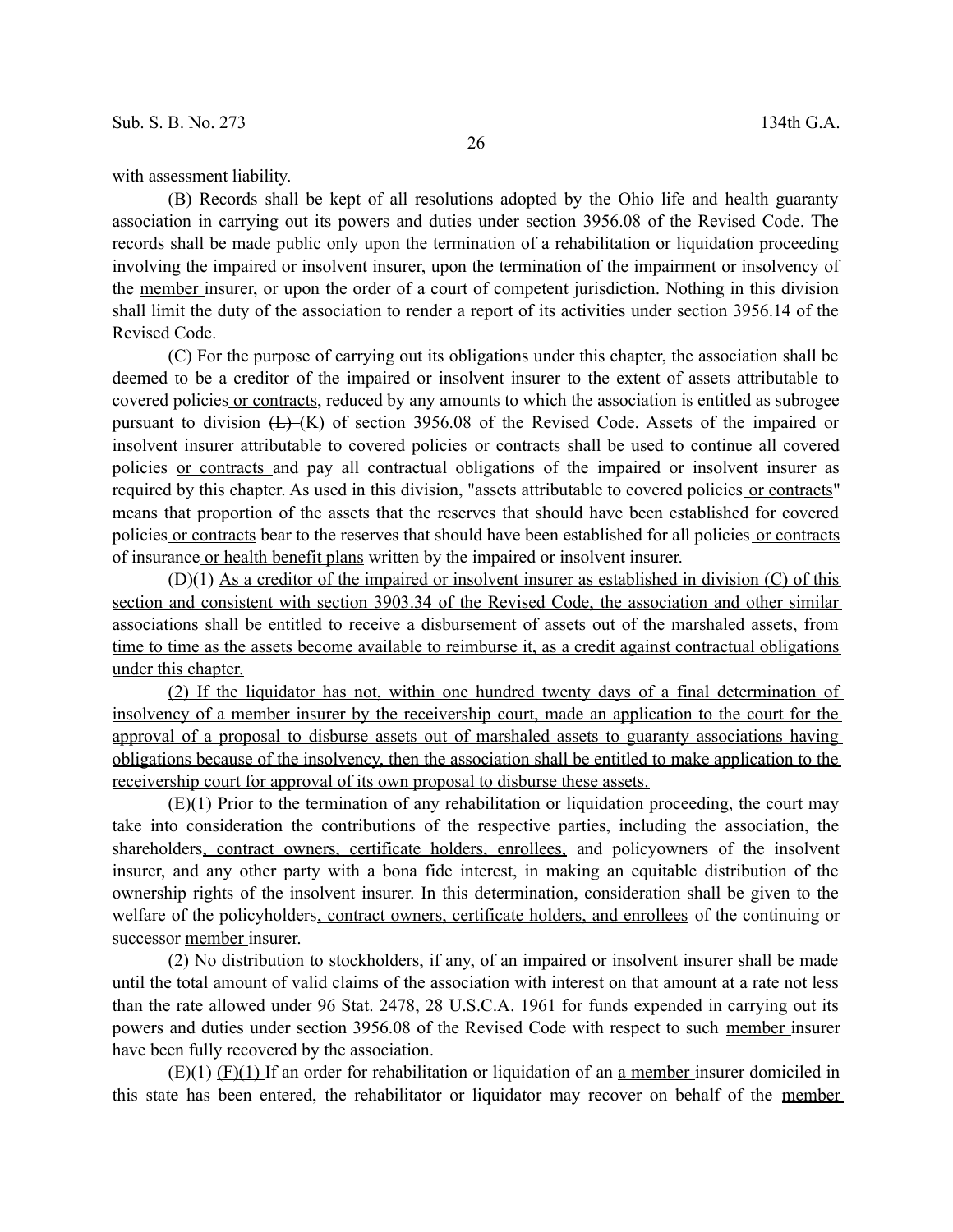insurer, from any affiliate that controlled it, the amount of distributions, other than stock dividends paid by the member insurer on its capital stock, made at any time during the five years preceding the complaint for liquidation or rehabilitation, subject to the limitations of divisions  $(E)(2)$  (F)(2) and (4) of this section.

(2) No distribution shall be recoverable if the member insurer shows that, when paid, the distribution was lawful and reasonable and that the member insurer did not know and could not reasonably have known that the distribution might adversely affect the ability of the member insurer to fulfill its contractual obligations.

(3) Any person who was an affiliate that controlled the member insurer at the time the distributions were paid is liable up to the amount of distributions he the person received. Any person who was an affiliate that controlled the member insurer at the time the distributions were declared is liable up to the amount of distributions-he the person would have received if they had been paid immediately. If two or more persons are liable with respect to the same distributions, they are jointly and severally liable.

(4) The maximum amount recoverable under this division shall be the amount needed in excess of all other available assets of the insolvent insurer to pay the contractual obligations of the insolvent insurer.

(5) If any person liable under division  $(E)(3)$  (F)(3) of this section is insolvent, all its affiliates that controlled it at the time the distribution was paid are jointly and severally liable for any resulting deficiency in the amount recovered from the insolvent affiliate.

Sec. 3956.16. There shall be no liability on the part of, and no cause of action of any nature shall arise against, any member insurer or its agents or employees, the Ohio life and health guaranty association or its agents or employees, the board of directors or any member of the board, or the superintendent of insurance or his the superintendent's representatives, for any action or omission by them pursuant to the purposes and provisions of this chapter or in the performance of their powers and duties under this chapter. Immunity under this section extends to the participation in any organization of one or more other state associations of similar purposes as provided in division  $(\Theta)$  $(7)$  (N)(7) of section 3956.08 of the Revised Code, and to any such organization and its agents and employees.

Sec. 3956.18. (A)(1) No person shall make, publish, disseminate, circulate, or place before the public, or cause to be made, published, disseminated, circulated, or placed before the public, in any newspaper, magazine, or other publication, or in the form of a notice, circular, pamphlet, letter, or poster, or over any radio or television station, or in any other manner, any advertisement, announcement, or statement, written or oral, that uses the existence of the Ohio life and health insurance guaranty association for the purposes of sales, solicitation, or inducement to purchase any form of insurance or other coverage covered by this chapter.

(2) As used in division  $(A)(1)$  of this section, "person" includes but is not limited to any member insurer or any agent or affiliate of any member insurer.

(3) Division (A)(1) of this section does not apply to the association or any other entity that does not sell or solicit insurance or coverage by a health insuring corporation.

 $(B)(1)$  Within six months after the effective date of this section November 20, 1989, the association shall prepare a summary document, complying with division (C) of this section,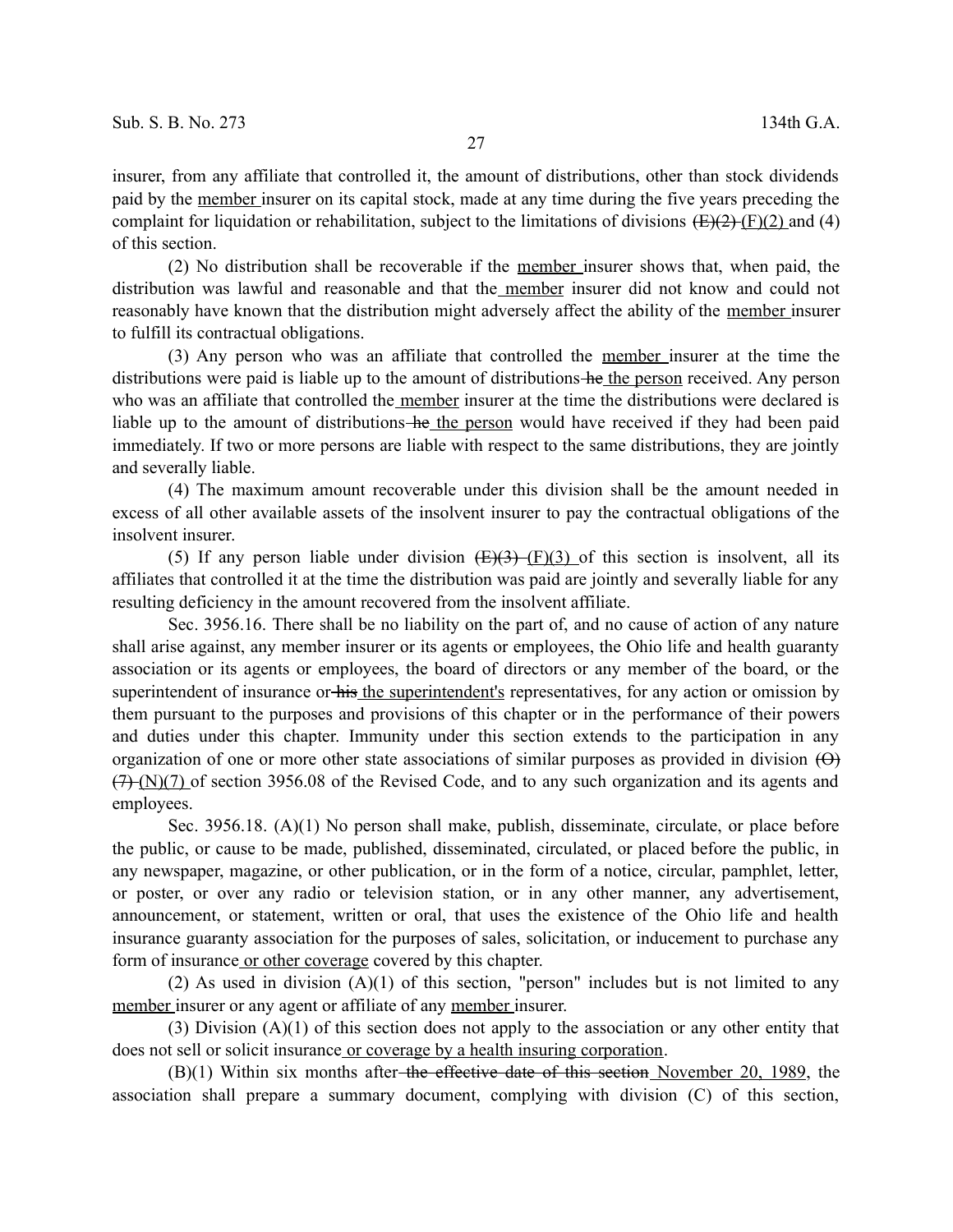describing the general purposes and current limitations of this chapter. The document shall be submitted to the superintendent of insurance for approval.

(2) On or after the sixtieth day after receiving approval under division (B)(1) of this section, no member insurer shall deliver a policy or contract <del>described in division (B)(1) of section 3956.04</del> of the Revised Code to a policy owner, contract owner, certificate holder, or enrollee unless the summary document is delivered to the policy-or owner, contract owner, or certificate holder, or the enrollee, prior to or at the time of delivery of the policy or contract, except if division (D) of this section applies. The summary document also shall be available upon request by a policy-or owner, contract owner, or certificate holder, or the enrollee.

(3) The distribution or delivery, or contents or interpretation of the summary document shall not be construed to mean that the policy or contract or the holder of the policy or owner, contract owner, or certificate holder, or the enrollee, is covered in the event of the impairment or insolvency of a member insurer. Failure to receive this summary document does not confer upon the policyholderpolicy owner, contract holderowner, certificate holder, enrollee, or insured any greater rights than those stated in this chapter.

(4) The association shall revise the summary document as amendments to this chapter may require.

(C) The summary document prepared under division (B)(1) of this section shall contain a clear and conspicuous disclaimer on its face. The superintendent shall adopt a rule establishing the form and content of the disclaimer. The disclaimer shall do all of the following:

(1) State the name and address of the Ohio life and health insurance guaranty association and of the department of insurance;

(2) Prominently warn the policy<del> or owner, contract owner, or certificate</del> holder, or the enrollee, that the association may not cover the policy or contract or, if coverage is available, it will be subject to substantial limitations and exclusions, and conditioned on continued residence in this state;

(3) State the types of policies or contracts for which guaranty funds will provide coverage;

(4) State that the member insurer and its agents are prohibited by law from using the existence of the association for the purpose of sales, solicitation, or inducement to purchase any form of insurance or health insuring corporation coverage;

 $(4)$  (5) Emphasize that the policy or owner, contract holder owner, certificate holder, or enrollee should not rely on coverage under the association when selecting an insurer or health insuring corporation;

(5) (6) Explain rights available and procedures for filing a complaint to allege a violation of any provisions of this chapter;

(7) Provide other information as directed by the superintendent, including sources for information about the financial condition of insurers provided that the information is not proprietary and is subject to disclosure under that state's public records law.

(D) No insurer or agent may deliver a policy or contract described in division (B)(1) of section 3956.04 of the Revised Code, all or a portion of which is excluded under division (B)(2)(a) of section 3956.04 of the Revised Code from coverage under this chapter unless the insurer or agent. prior to or at the time of delivery, gives the policy or contract holder a separate written notice that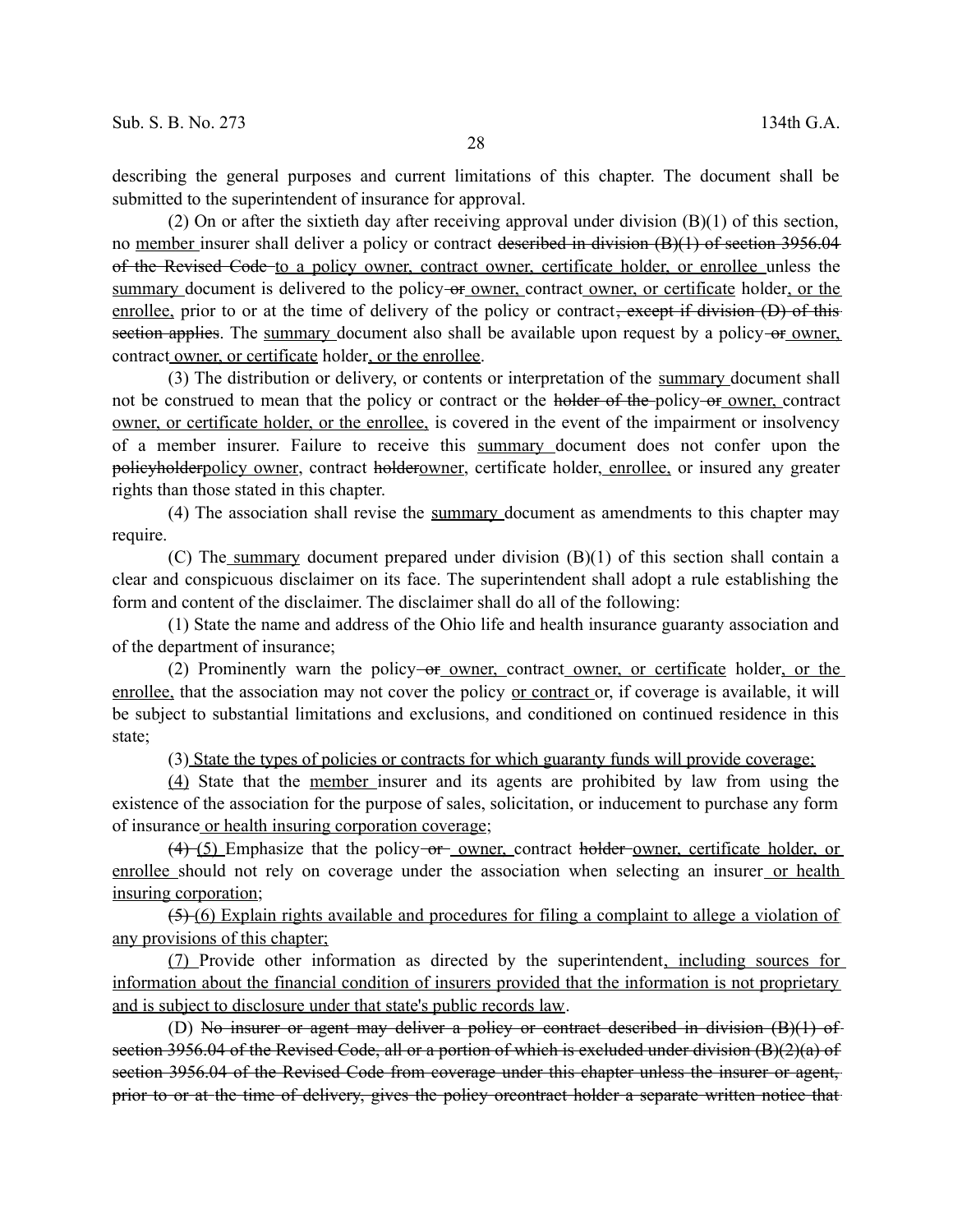clearly and conspicuously discloses that the policy or contract, or a portion of the policy or contract, is not covered by the association. The superintendent, by rule, shall specify the form and content of the noticeA member insurer shall retain evidence of compliance with division (B) of this section for so long as the policy or contract for which the notice is given remains in effect.

Sec. 3956.19. (A) The provisions of this chapter in effect prior to the effective date of this section shall apply to all matters relating to any impaired insurer or insolvent insurer for which the association first became obligated under section 3956.08 of the Revised Code prior to the effective date.

(B) The provisions of this chapter in effect on and after the effective date of this section shall apply to all matters relating to any impaired insurer or insolvent insurer for which the association first becomes obligated under section 3956.08 of the Revised Code on or after the effective date.

Sec. 3956.20. (A)(1) A member insurer may offset against its premium or franchise tax liability twenty per cent of the assessment described in division (H) of section 3956.09 of the Revised Code in each of the five calendar years following the fiscal biennium in which the assessment was paid. The offsets shall be allowed on a year-per-year basis commencing with the first tax payment due after the fiscal biennium in which the assessment was paid.

(2) If the aggregate total of the assessments described in division  $(A)(1)$  of this section and eligible for offset in a particular year exceeds a member insurer's tax liability to this state for such year, the aggregate total of the remaining eligible assessments, notwithstanding the five-year limitation set forth in division  $(A)(1)$  of this section, may be offset against such tax liability in future years.

(3) If a member insurer ceases doing business, all uncredited assessments may be credited against its premium or franchise tax liability for the year it ceases doing business.

(4) The Ohio life and health insurance guaranty association may require a member insurer to report any offset to the association.

(B) A member insurer that is exempt from taxes described in division (A) of this section may recoup its assessments by a surcharge on its premiums in a sum reasonably calculated to recoup the assessments over a reasonable period of time, as approved by the superintendent. Amounts recouped shall not be considered premiums for any other purpose, including the computation of gross premium tax, the medical loss ratio, or agent commission. If a member insurer collects excess surcharges, the member insurer shall remit the excess amount to the association, and the excess amount shall be applied to reduce future assessments in the appropriate account.

(C) Any sums that are acquired by member insurers by refund from the association pursuant to division (F) of section 3956.09 of the Revised Code and that have been offset, prior to the refund, against premium or franchise tax liability as provided in division (A) of this section shall be paid by such member insurers to this state in the manner the superintendent of insurance requires. The association shall notify the superintendent that the refunds have been made.

SECTION 2. That existing sections 3305.07, 3305.10, 3956.01, 3956.03, 3956.04, 3956.06, 3956.07, 3956.08, 3956.09, 3956.10, 3956.11, 3956.12, 3956.13, 3956.16, 3956.18, and 3956.20 of the Revised Code are hereby repealed.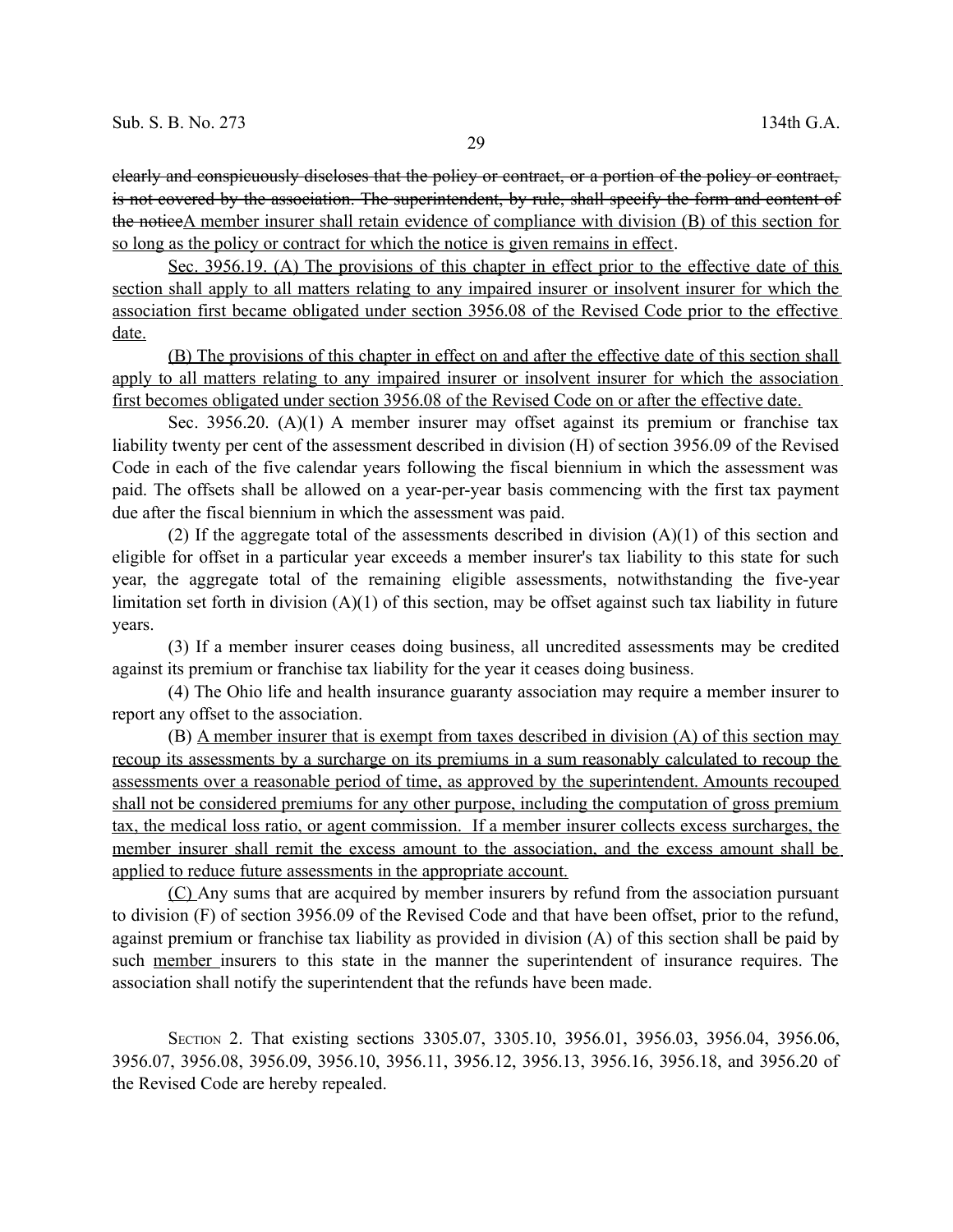SECTION 3. That section 3956.19 of the Revised Code is hereby repealed.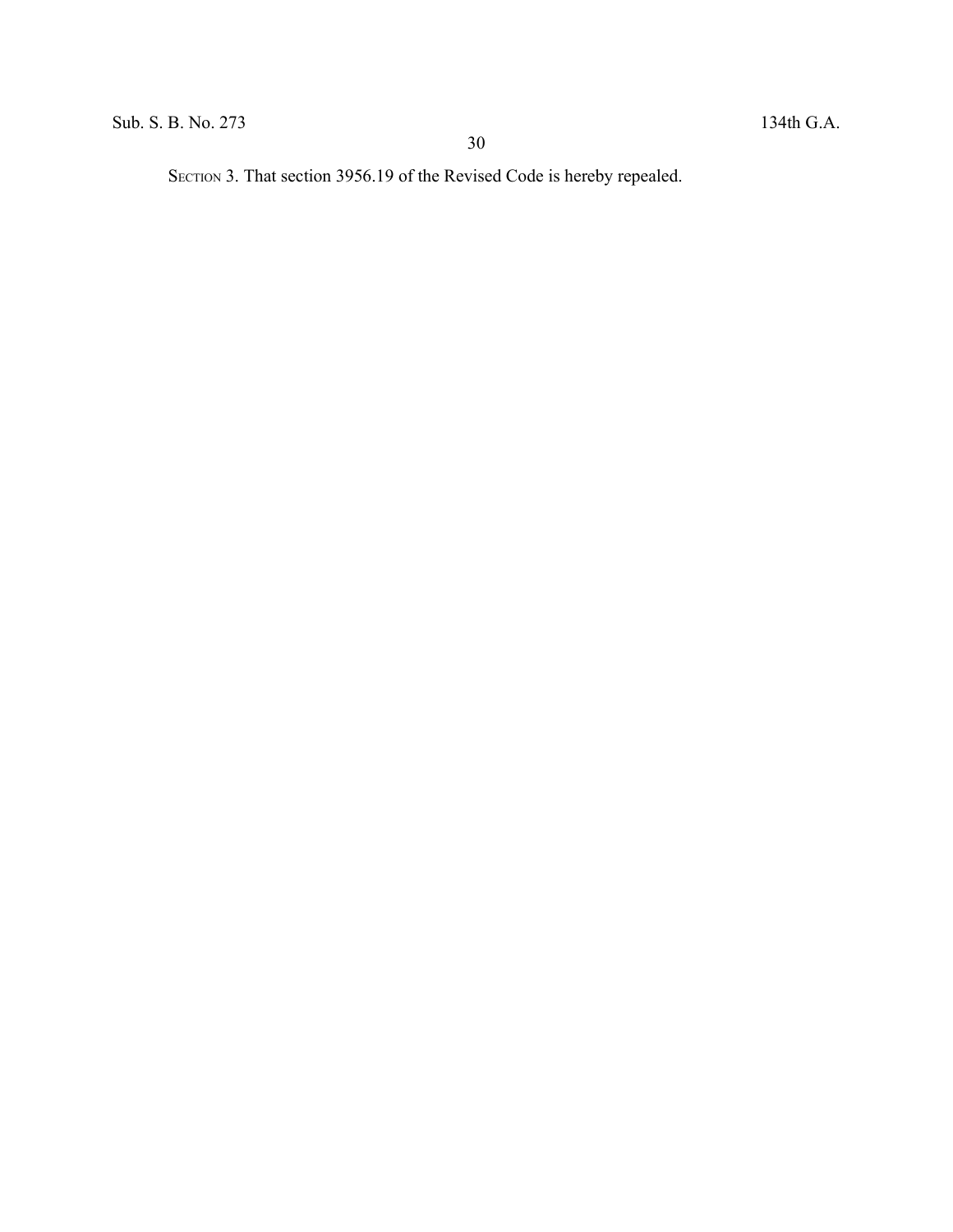Sub. S. B. No. 273 134th G.A.

*Speaker \_\_\_\_\_\_\_\_\_\_\_\_\_\_\_\_\_\_\_ of the House of Representatives.*

*President \_\_\_\_\_\_\_\_\_\_\_\_\_\_\_\_\_\_\_ of the Senate.*

Passed \_\_\_\_\_\_\_\_\_\_\_\_\_\_\_\_\_\_\_\_\_\_\_\_, 20\_\_\_\_

Approved \_\_\_\_\_\_\_\_\_\_\_\_\_\_\_\_\_\_\_\_\_\_\_\_, 20\_\_\_\_

*Governor.*